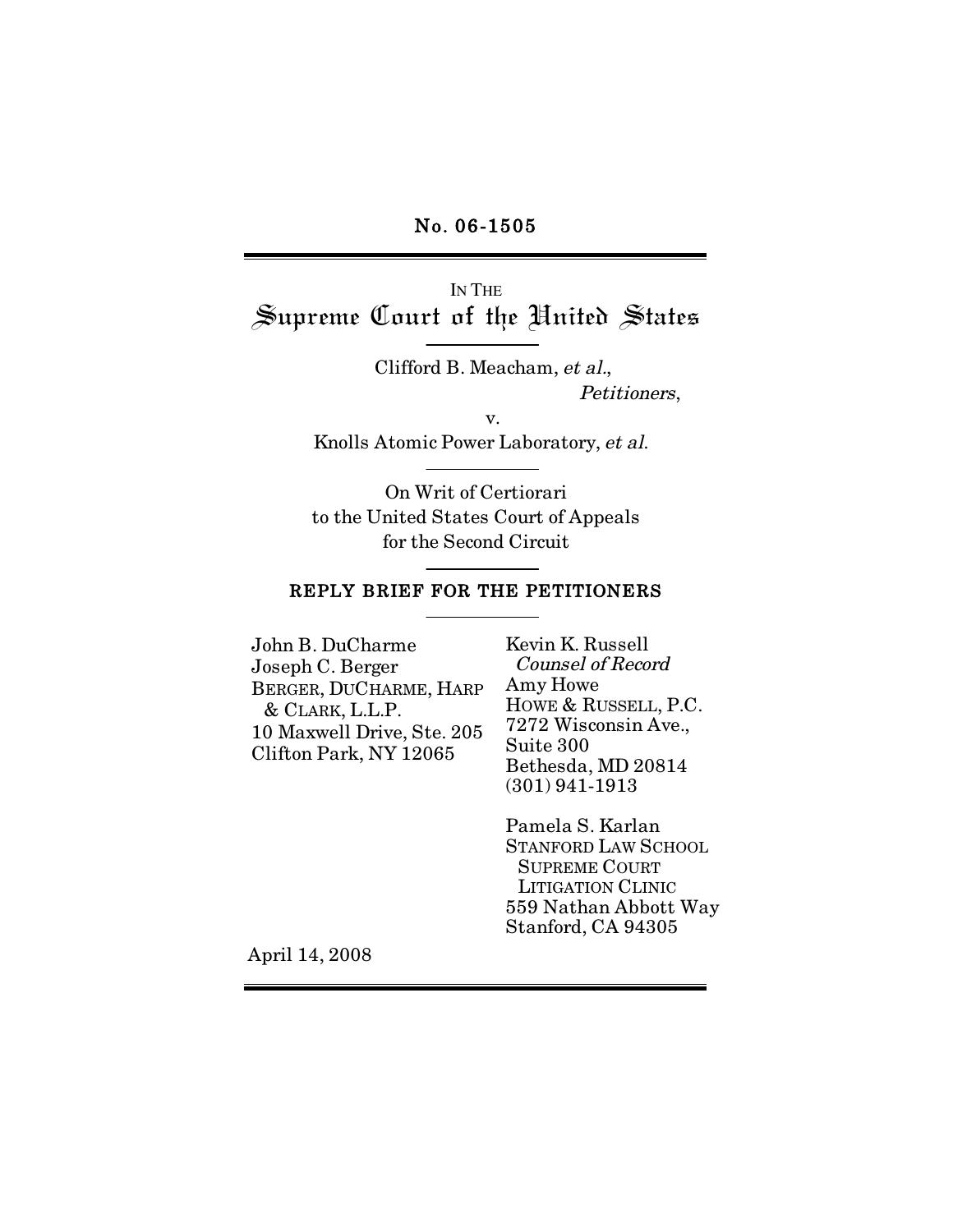# TABLE OF CONTENTS

|                | REPLY BRIEF FOR THE PETITIONERS 1                                                                                                                                              |
|----------------|--------------------------------------------------------------------------------------------------------------------------------------------------------------------------------|
| $\mathbf{I}$ . | An ADEA Plaintiff Need Not Prove An<br>Employer's Conduct Is Unreasonable In<br>Order To Show That It Has A Disparate                                                          |
| II.            | The Text Of The ADEA Establishes The<br>RFOA Provision As An Affirmative Defense10                                                                                             |
|                | In Establishing The RFOA Provision As<br>А.<br>An Exception To The General Prohibition<br>In Section $4(a)(2)$ , Congress Used The<br>Traditional Formulation Of An            |
|                | B. The Decision In <i>Betts</i> Confirms That<br>Exceptions To Liability Are Treated As<br>Affirmative Defenses Absent Strong<br>Indications Of A Contrary Legislative         |
|                | C. Other Textual Cues Confirm That<br>Congress Intended The Courts To Give<br>The Language Of The RFOA An Ordinary<br>Interpretation As An Affirmative                         |
|                | III. Respondents' Policy-Based Criticisms Of<br>Petitioners' Interpretation Are Misplaced15                                                                                    |
|                | IV. Any Ambiguity Should Be Resolved By<br>Deferring To The EEOC's Reasonable<br>$\label{eq:construction} {\rm Construction~Of~The~Act.} \quad \quad \  \  \, \textit{N} = 18$ |
|                | A. The EEOC's Conclusion That The RFOA<br>Provision Creates An Affirmative<br>Defense Is Entitled To Chevron                                                                   |

i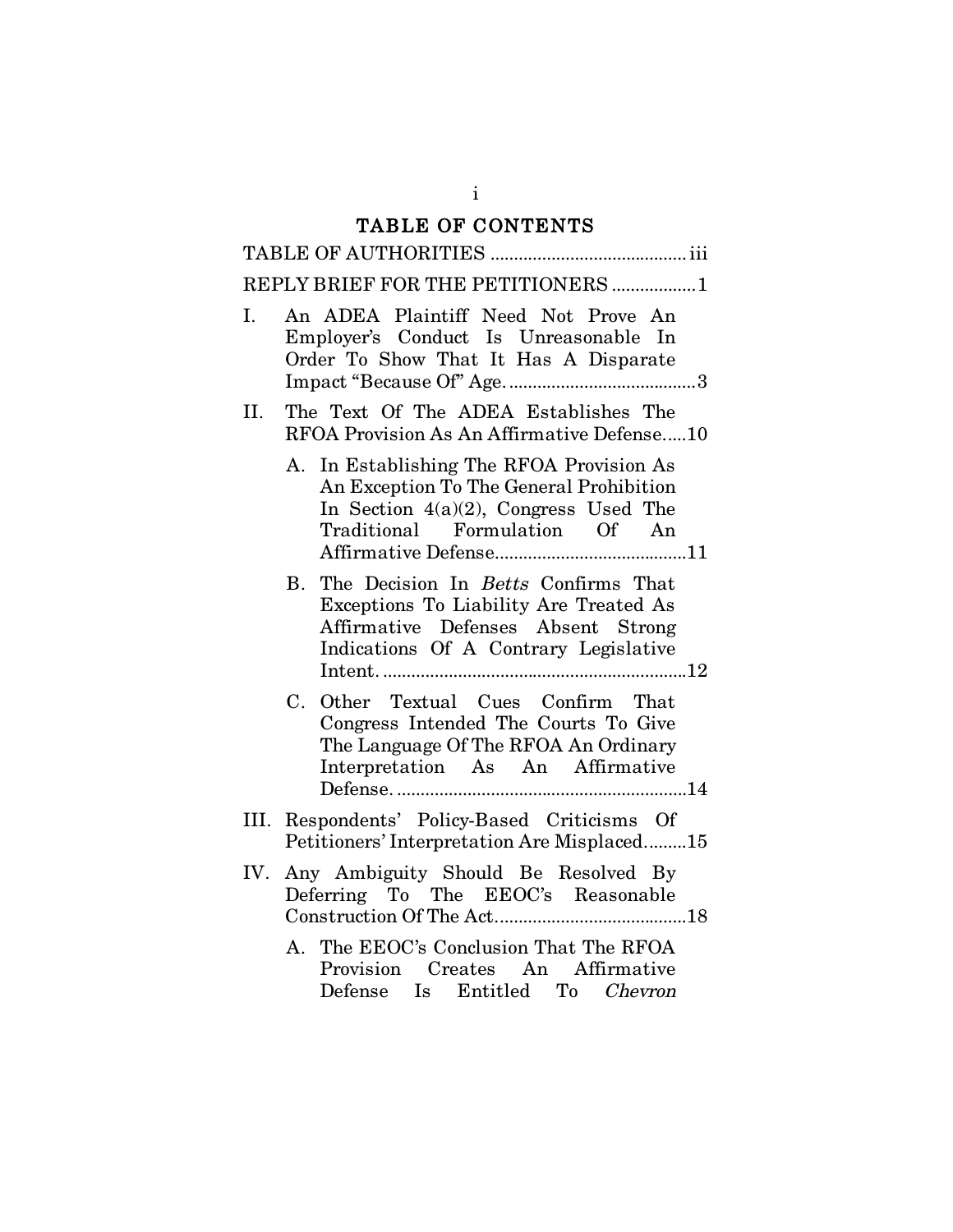| Deference If The Text Of The Statute<br>Does Not Resolve The Question18                                                                                                                                                                                                                 |
|-----------------------------------------------------------------------------------------------------------------------------------------------------------------------------------------------------------------------------------------------------------------------------------------|
| B. If The Court Concludes That The RFOA<br><b>Provision Substitutes For The "Business"</b><br>Necessity" Test, It Should Defer To The<br>EEOC's Position That The Defendant<br>Bears The Burden Of Proof On<br>Reasonableness Once The Plaintiff<br>Establishes A Statistical Disparate |
| The Court Should Not Reach Respondents'<br>V.<br>Alternative Grounds For Affirmance23                                                                                                                                                                                                   |
| A. Respondents Forfeited Their Affirmative<br>Defense By Abandoning It Before Trial23                                                                                                                                                                                                   |
| B. This Court Should Not Decide In The<br>First Instance Whether Respondents'<br>Practices Were Reasonable As A Matter                                                                                                                                                                  |
| D. The Court Should Not Entertain<br>Respondents' Other Fact-Bound And<br>Meritless Objections To The Decision                                                                                                                                                                          |
|                                                                                                                                                                                                                                                                                         |
|                                                                                                                                                                                                                                                                                         |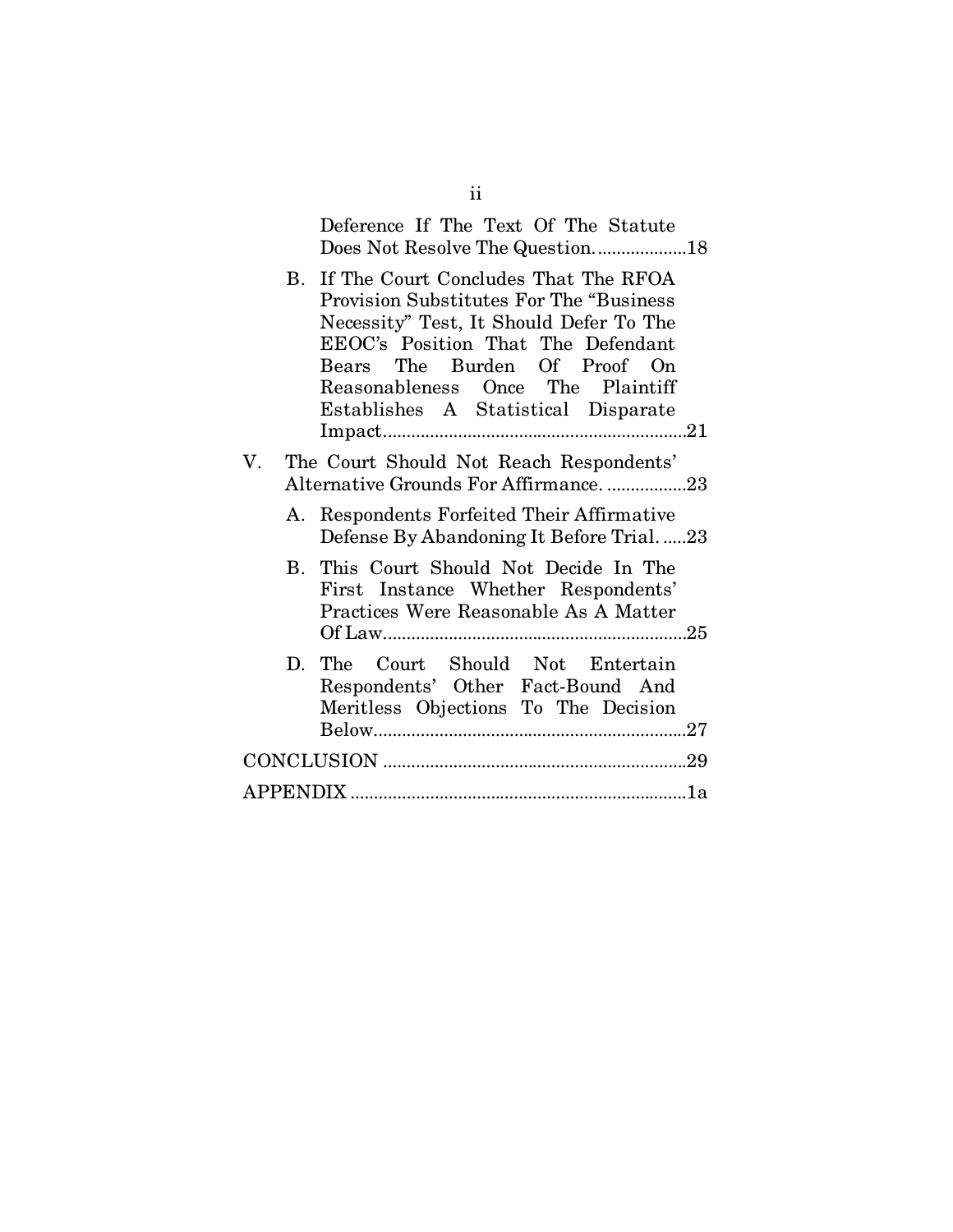# TABLE OF AUTHORITIES

# Cases

| Adams Fruit Company, Inc. v. Barrett, 494 U.S.                                            |
|-------------------------------------------------------------------------------------------|
| Am. Dredging Co. v. Miller, 510 U.S. 443 (1994)21                                         |
| Am. Tobacco Co. v. Patterson, 456 U.S. 63<br>$(1982)$<br>13                               |
|                                                                                           |
| Chisom v. Roemer, 501 U.S. 380 (1991)18                                                   |
| Christensen v. Harris County, 529 U.S. 576                                                |
| Fed. Express Corp. v. Holowecki, 128 S. Ct. 1147                                          |
| Franks v. Bowman Transp. Co., 424 U.S. 747                                                |
| Garrett v. Morre-McCormack Co., 317 U.S. 239<br>21                                        |
| Griggs v. Duke Power Co., 401 U.S. 424 (1971) 7                                           |
| Hazen Paper Co. v. Biggins, 507 U.S. 604 (1993) 5                                         |
| Int'l Bhd. of Teamsters v. United States, 431                                             |
| Long Island Care at Home, Ltd. v. Coke, 127 S.<br>20                                      |
| Lorance v. AT&T Technologies, Inc., 490 U.S.                                              |
| N.Y. 10-13 Ass'n, Inc. v. City of New York, No.<br>98-Civ-1425, 2000 WL 1376101 (S.D.N.Y. |
| <i>Norfolk S. Ry. Co. v. Sorrell, 127 S. Ct. 799</i>                                      |
|                                                                                           |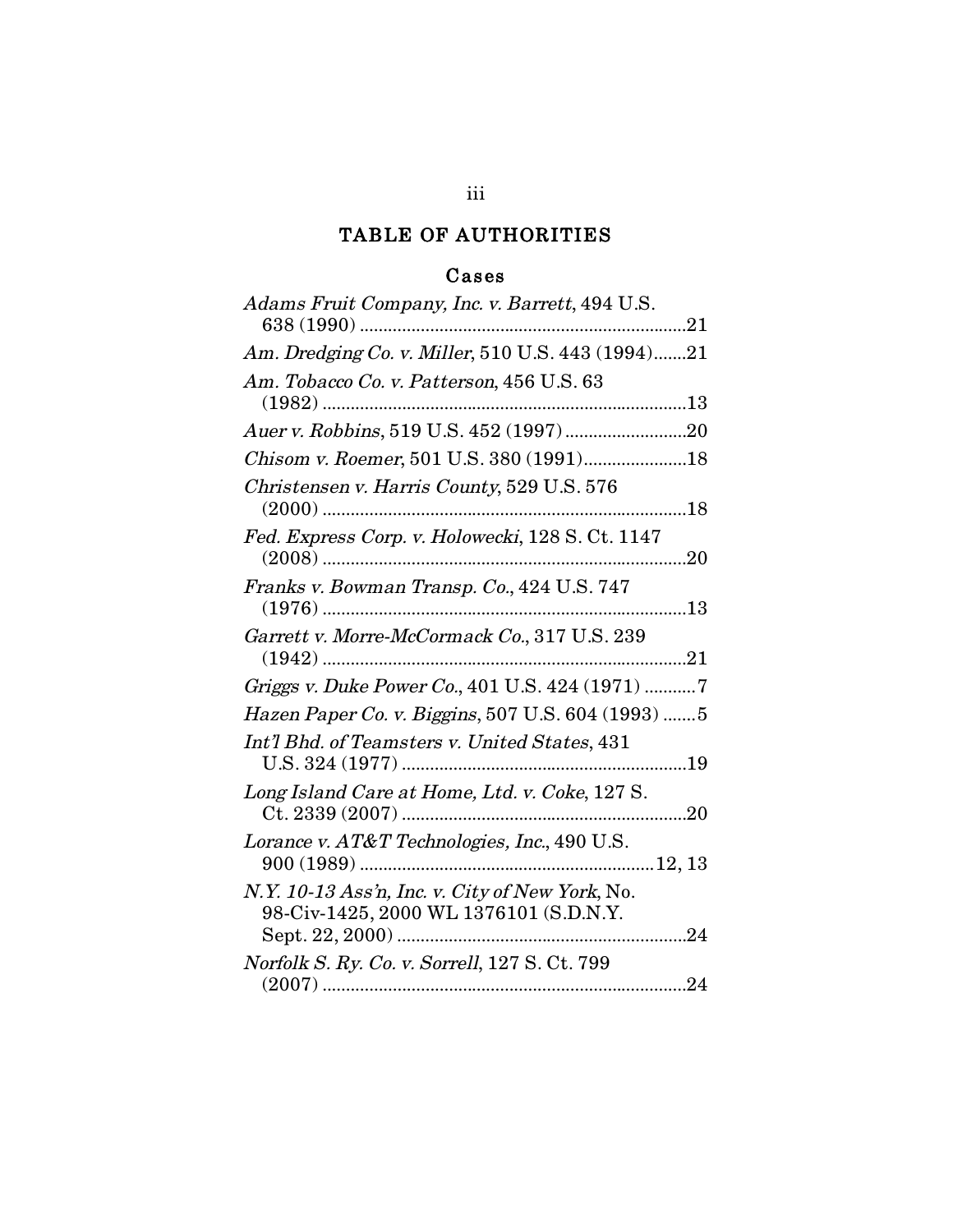| Pension Ben. Guar. Corp. v. LTV Corp., 496 U.S.      |
|------------------------------------------------------|
|                                                      |
| Price Waterhouse v. Hopkins, 490 U.S. 228            |
|                                                      |
| Public Employees Retirement System v. Betts,         |
|                                                      |
| Schaffer ex rel. Schaffer v. Weast, 546 U.S. 49      |
|                                                      |
| Skidmore v. Swift & Co., 323 U.S. 134 (1944)19       |
| Smith v. City of Jackson, 544 U.S. 228 (2005) passim |
| Smith v. Xerox Corp., 196 F.3d 358 (2d Cir.          |
|                                                      |
| United States v. First City Nat'l Bank, 386 U.S.     |
|                                                      |
| Wards Cove Packing Co. v. Atonio, 490 U.S. 642       |
|                                                      |
| Watson v. Fort Worth Bank & Trust, 487 U.S.          |
| .5, 7                                                |
| Weisgram v. Marley Co., 528 U.S. 440 (2000) 28       |

# Statutes

|                                                   | Age Discrimination in Employment Act, 29 |
|---------------------------------------------------|------------------------------------------|
|                                                   |                                          |
|                                                   |                                          |
|                                                   |                                          |
|                                                   |                                          |
|                                                   |                                          |
|                                                   |                                          |
|                                                   |                                          |
| Civil Rights Act of 1991, 105 Stat. 1071  3, 4, 9 |                                          |

# iv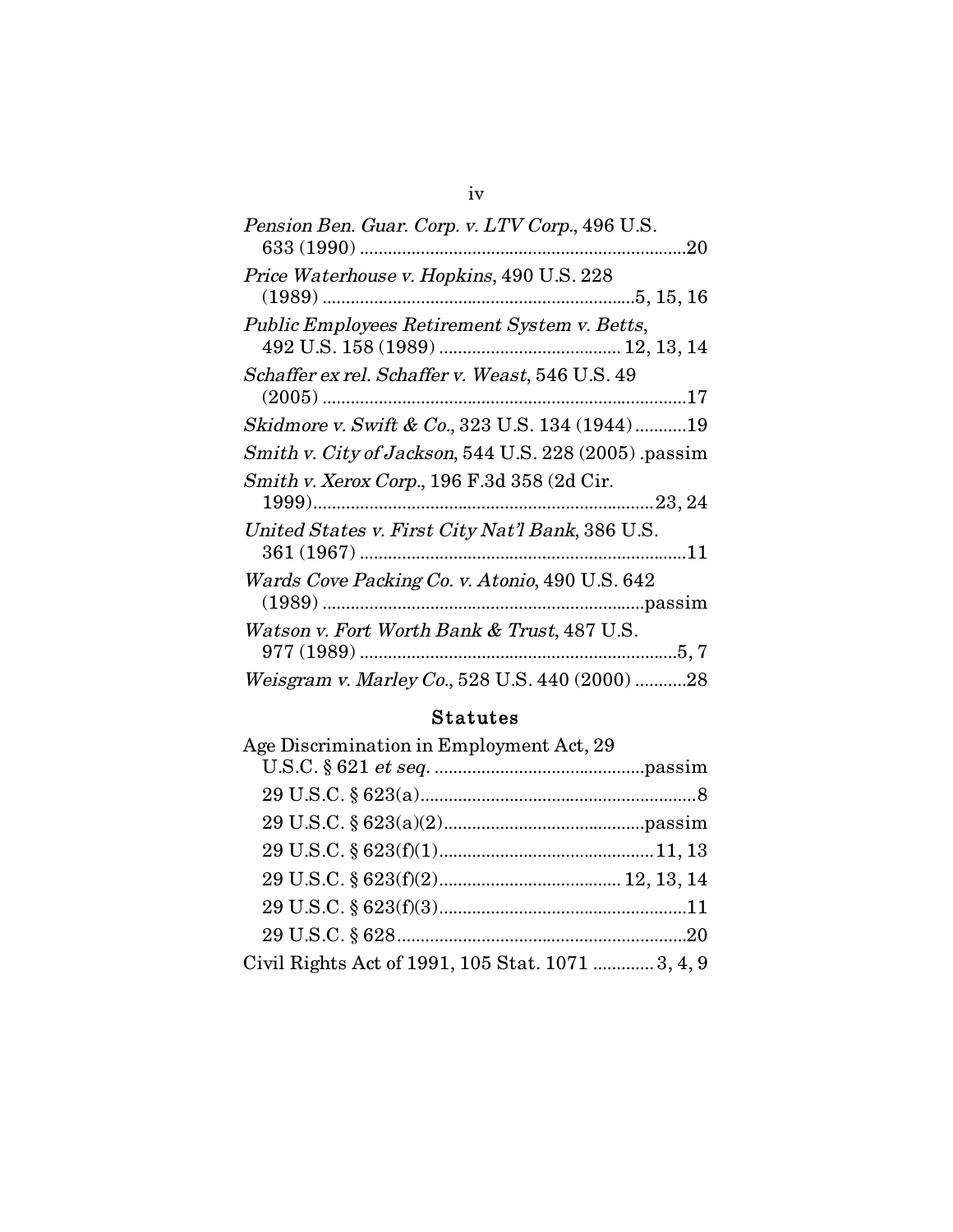| Title VII of the Civil Rights Act of 1964, 42 |
|-----------------------------------------------|
|                                               |
|                                               |
|                                               |

# Rules

|--|--|--|

# Regulations

# **Other Authorities**

|--|--|--|--|--|--|--|--|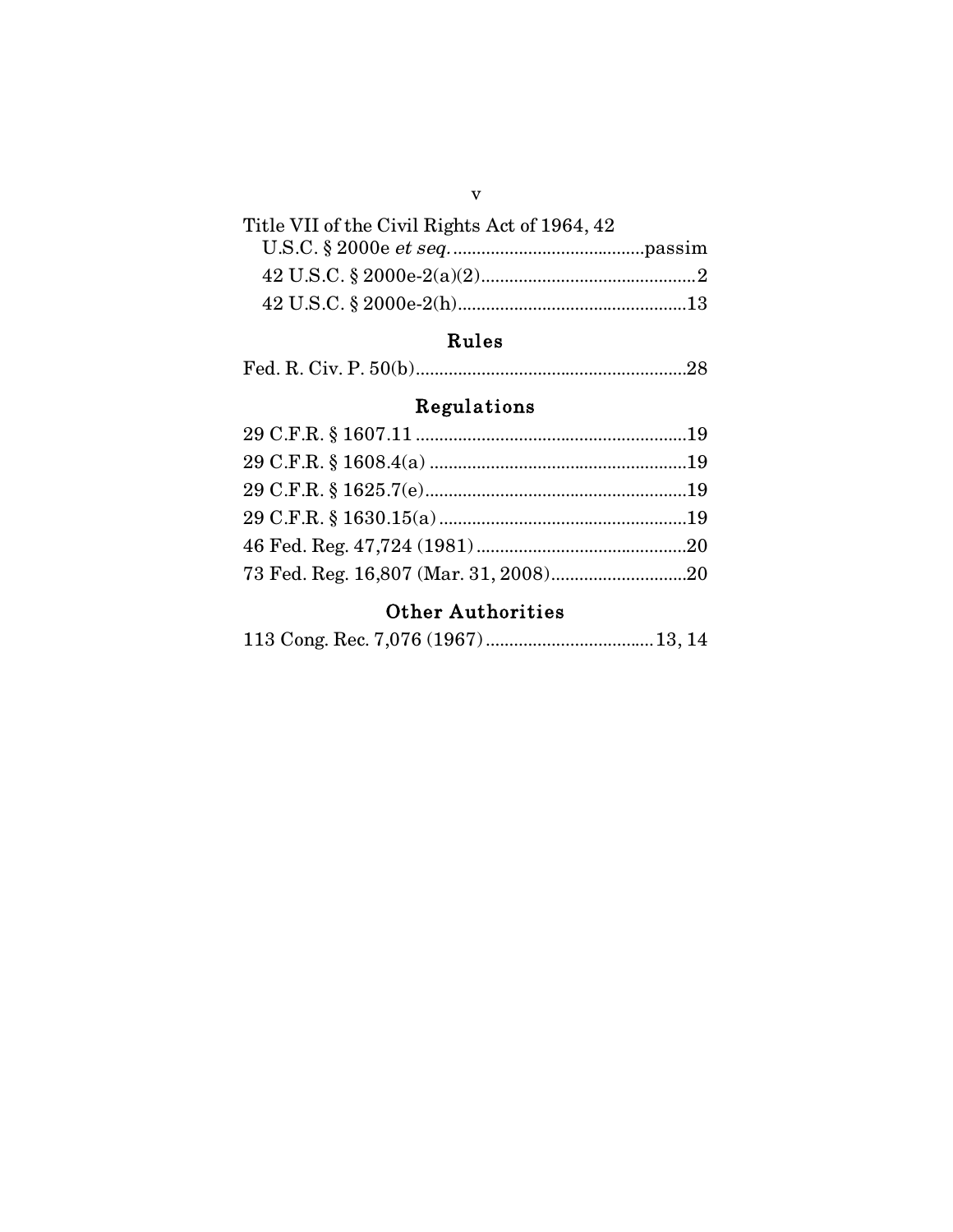#### REPLY BRIEF FOR THE PETITIONERS

By its terms, the RFOA provision applies only to conduct that is "otherwise prohibited" elsewhere in the ADEA. As a result, it is naturally read as an exemption from liability. And this Court has long treated such exemptions as affirmative defenses, absent some strong indication of legislative intent to the contrary. Pet. Br. 20-23.

Respondents insist that appearances are deceiving in this case. Although the RFOA provision seems to exempt otherwise unlawful conduct, they say, in reality it simply restates, in negative form, an element of the unlawful employment practice defined by Section  $4(a)(2)$  of the Act. That is, unless an employment practice is unreasonable, they insist, it cannot have a disparate impact on older workers "because of" their age, a requirement embedded in Section  $4(a)(2)$ 's definition of an unlawful employment practice. Accordingly, respondents argue, the plaintiff needs to demonstrate that the employer's conduct was unreasonable in order to prove that the defendant's conduct is unlawful under Section  $4(a)(2)$ . The RFOA provision thus simply restates what would otherwise go without saying, rather than providing an affirmative defense for conduct that would be "otherwise prohibited" by the statute but for its reasonableness.

Respondents seem to be aware that this interpretation faces substantial textual obstacles. For one thing, although respondents say that the RFOA provision merely restates a part of the definition of an unlawful employment practice, it is set out as a clause in a sentence that establishes two undisputed affirmative defenses. And, as mentioned before, it is expressed using the language and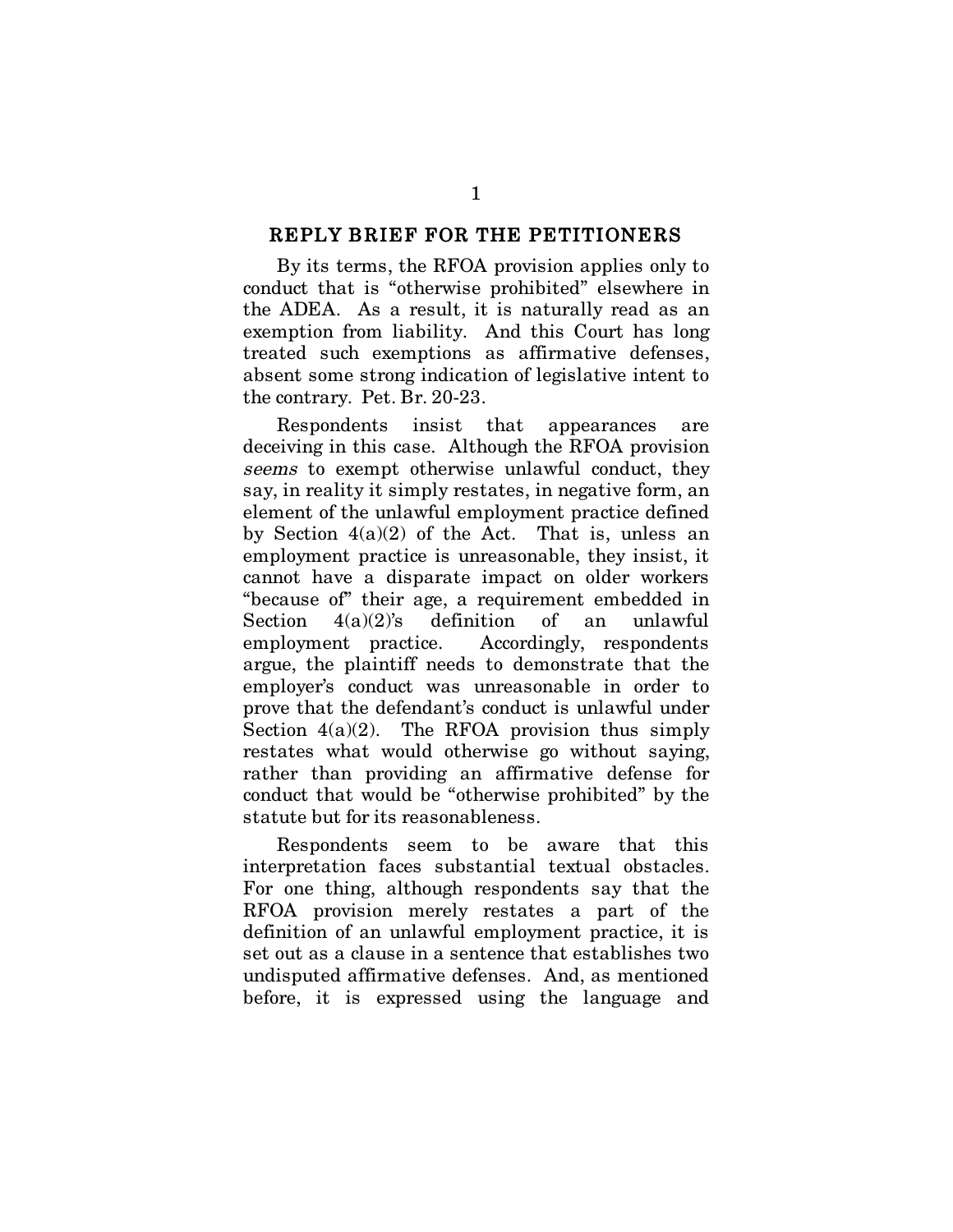structure of an affirmative defense, exempting from liability conduct "otherwise prohibited" by the Act.

In addition, the expressly definitional provision, Section  $4(a)(2)$ , describes the unlawful employment practice in an ADEA disparate impact case using the same language as Section 703(a)(2) of Title VII. And in Smith v. City of Jackson, 544 U.S. 228 (2005), this Court held that Congress intended the identical language in Section 703(a)(2) of Title VII and Section  $4(a)(2)$  of the ADEA to have the same meaning. Id. at 233-34 (plurality opinion). But while both provisions prohibit only actions that have a disparate impact "because of" a protected characteristic, this Court has not construed Title VII to require proof of unreasonableness.

Undeterred, respondents claim that Congress did not really mean what it seemed to say, and neither did this Court. Although the Court seemingly said in City of Jackson that Congress meant the same test – the one laid out in Wards Cove Packing Co. v. Atonio, 490 U.S. 642 (1989) – to define the meaning of the common language in the disparate impact provisions of Title VII and the ADEA, 544 U.S. at 240, respondents insist that all the Court really meant was that one feature of Wards Cove – its reiteration of the general principle that the plaintiff bears the burden of proving its case-in-chief – applies to both statutes. And, they say, although Congress used the same language in Title VII and the ADEA, it could not have meant that language to have the same meaning. For this conclusion, they point to nothing in the language or legislative history of either statute. Instead, respondents and their amici simply assert that given the differences between age and other kinds of discrimination, it makes sense as a matter of policy to require plaintiffs to prove the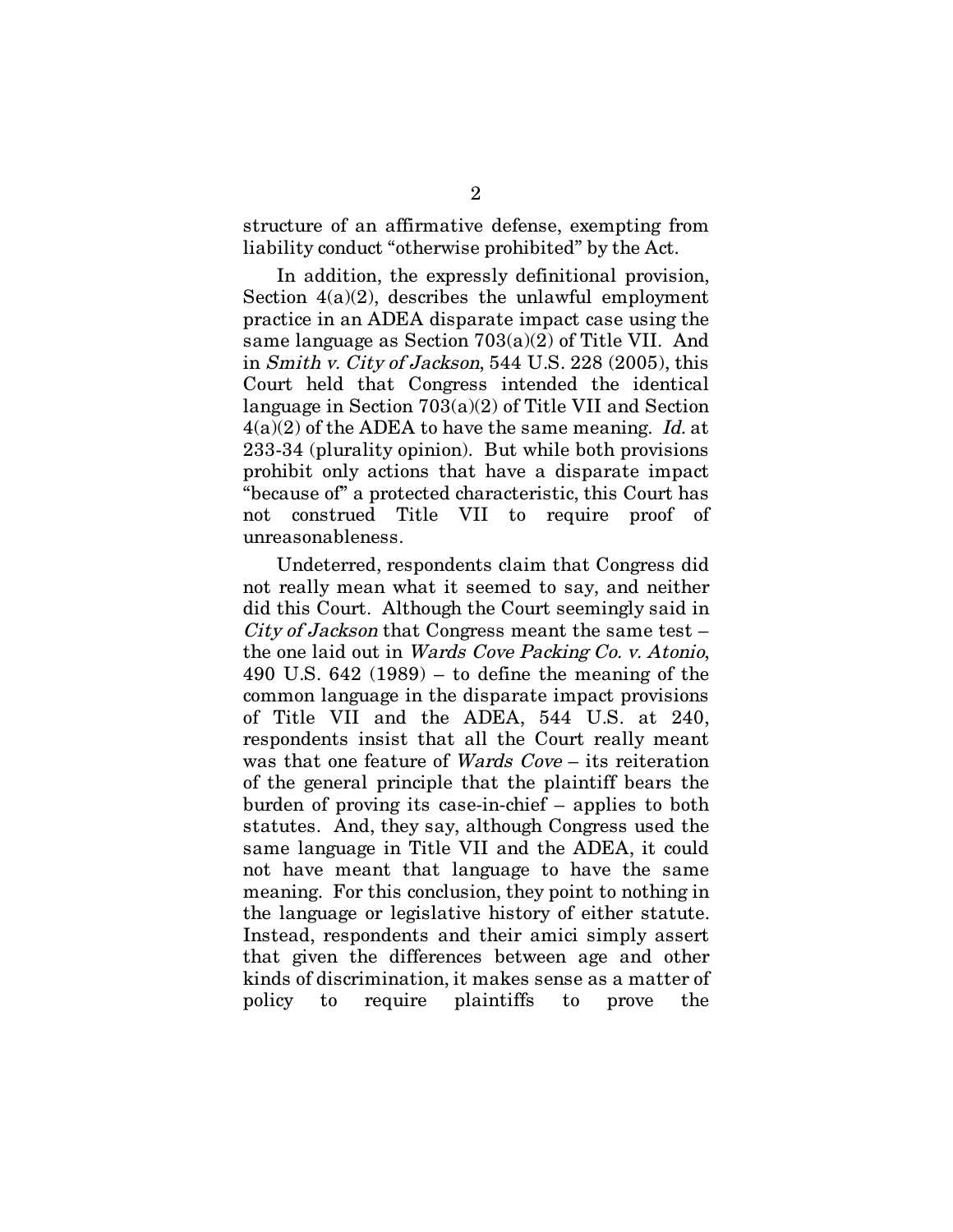unreasonableness of an employer's conduct in ADEA cases.

Respondents are wrong. The language of the statute, and this Court's decision in City of Jackson, leave no room for their interpretation. The identical language of the ADEA and Title VII has the identical meaning, implemented through the same test, which this Court set forth in Wards Cove. Congress took into account the differences between age and other forms of discrimination by providing employers a generous affirmative defense in the RFOA provision and by leaving in place the Wards Cove test for ADEA cases when it lowered the bar for Title VII plaintiffs in the Civil Rights Act of 1991. If respondents believe that these accommodations were insufficiently generous to employers, they must seek relief from the legislature, not from this Court.

## I. An ADEA Plaintiff Need Not Prove An Employer's Conduct Is Unreasonable In Order To Show That It Has A Disparate Impact "Because Of" Age.

Respondents' argument depends on two propositions that are precluded by City of Jackson and the plain text of the ADEA. First, they must convince the Court that "because of" means two very different things in the ADEA and Title VII. Second, they must demonstrate that an employment practice cannot have a disparate impact "because of . . . age," unless it is unreasonable. They can do neither.

1. In City of Jackson, the Court explained that the language of Section  $4(a)(2)$  was "derived in haec verba" from Title VII," giving rise to the strong presumption that Congress "intended that text to have the same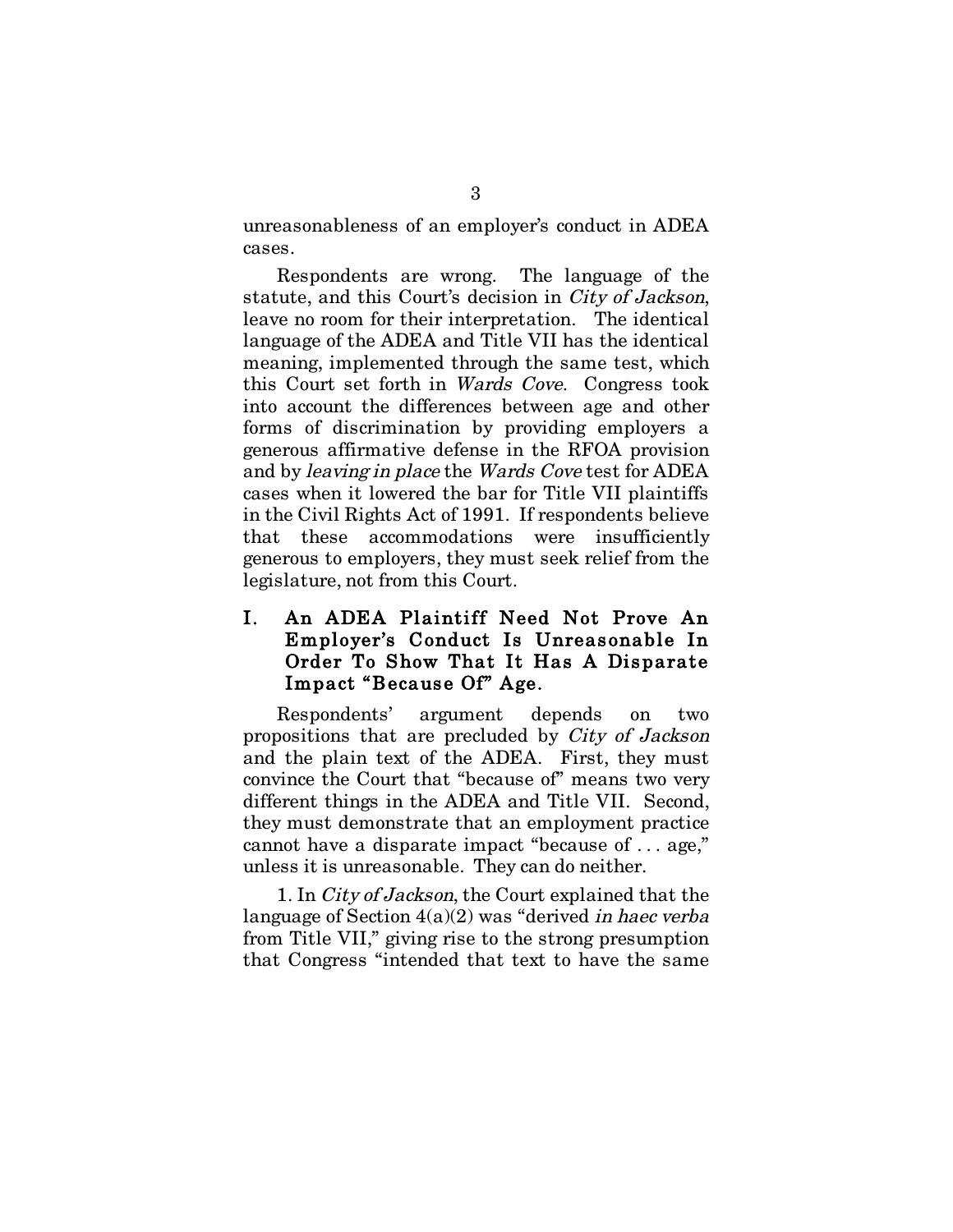meaning in both statutes." 544 U.S. at 233-34 (plurality opinion) (citation omitted).1 Furthermore, City of Jackson made clear that this common meaning is implemented through the same test: the one this Court established in Wards Cove. Id. at 241. The Court explained that when Congress modified the Wards Cove analysis in the Civil Rights Act of 1991, but applied those changes only to Title VII and not to the ADEA, Congress indicated its intent that "Wards Cove's pre-1991 interpretation of Title VII's identical language remain[] applicable to the ADEA." Id.

Respondents insist that the Court misspoke, and that all it really meant to say was only that Wards Cove applies to the extent that it teaches that "the persuasion burden ... must remain with the plaintiff." Br. 25-26 (citation omitted). That is an implausible reading of both this Court's opinion and the ADEA. The reason the Court believed Wards Cove, developed for Title VII, had any application to the ADEA at all was because of its prior conclusion that by using the same language in both statutes, Congress meant to define the same unlawful employment practice, defined by the same test. As discussed below, Congress accommodated the differences between age and other forms of discrimination elsewhere.

<sup>&</sup>lt;sup>1</sup> In *City of Jackson*, Justice Scalia concurred in the judgment, agreeing "with all of the Court's reasoning" in the plurality opinion, but would have found that reasoning a basis "not for independent determination" of the question before the Court, but as a reason to defer to the EEOC's views on the issue. 544 U.S. at 243 (Scalia, J., concurring in part and concurring in the judgment). For that reason, like Justice Scalia, petitioners speak of the plurality opinion as expressing the views of the "Court."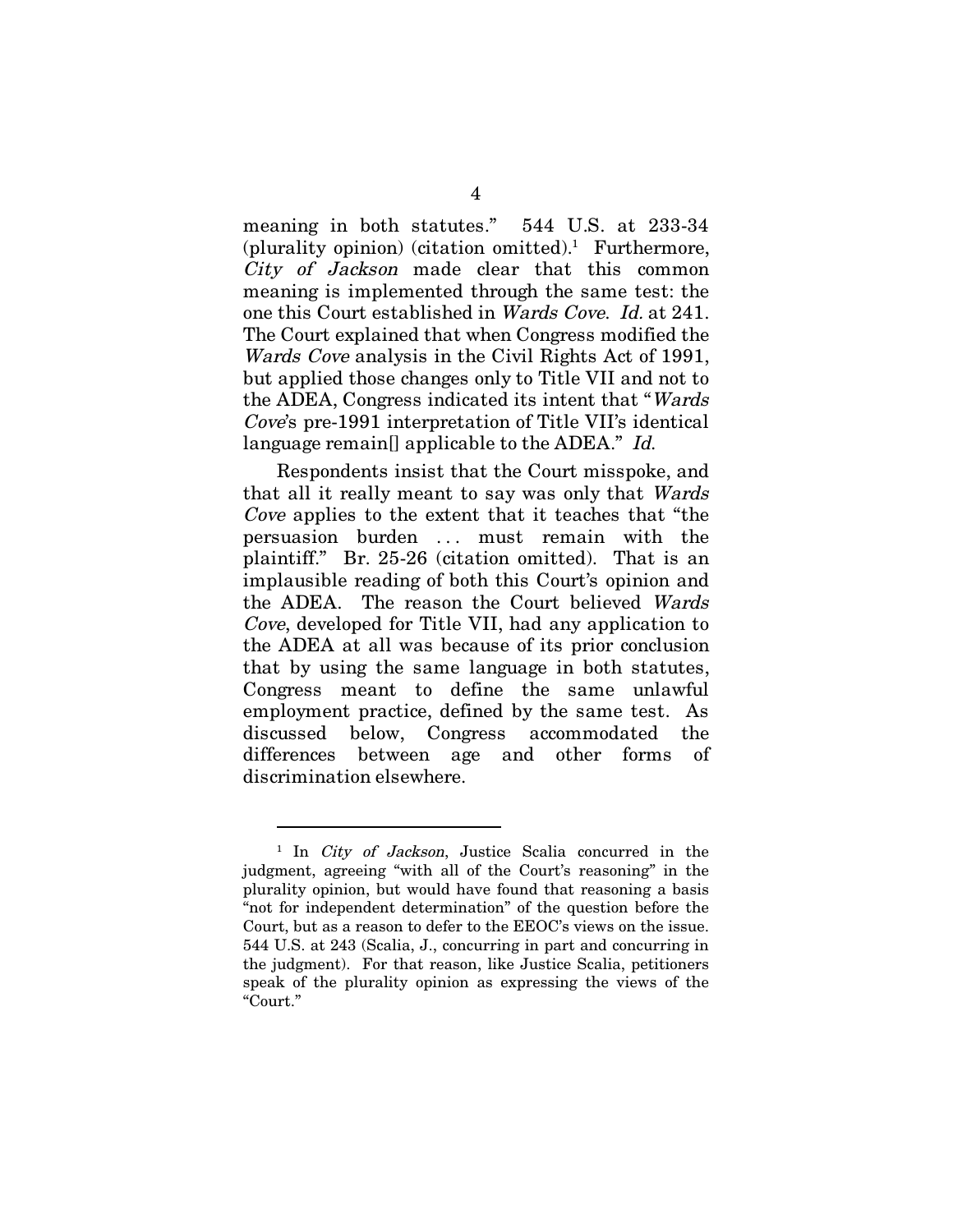2. Even if respondents' view were not precluded by the Court's holding in City of Jackson, their assertion that a practice must be unreasonable in order to affect older workers "because of" age makes no sense either linguistically or in terms of the purposes of the statute.

a. The phrase "because of age" refers to causation. See, e.g., Price Waterhouse v. Hopkins, 490 U.S. 228, 240-41 (1989). In a provision proscribing disparate treatment, the phrase requires proof of intentional discrimination, i.e., proof that the employer selected the plaintiff for adverse treatment because of her age. Hazen Paper Co. v. Biggins, 507 U.S. 604, 609-10 (1993). In the disparate impact context, the "because of age" element requires the plaintiffs to prove that the challenged employment practice "has caused the [adverse employment action] because of their membership in a protected group." Watson v. Fort Worth Bank & Trust, 487 U.S. 977, 994 (1989) (emphasis added). They do so by showing, usually through statistical evidence, that the practice affects older workers disproportionately as a group, thereby demonstrating that the effect is felt by the particular plaintiff because of her age, rather than for some other reason specific to her. Id. Disparate impact plaintiffs thus establish that their treatment is "because of" a protected characteristic by satisfying the first step of Wards Cove. See id.; Wards Cove,  $490 \, \mathrm{U.S. \, at \, 656\text{-}58.^2}$ 

 $\overline{a}$ 

<sup>2</sup> In this case, the jury was instructed that to meet this burden, plaintiffs were required to show that the statistical disparity they identified was "caused by the ages of the plaintiffs" and not, "on the other hand, by some other factors unrelated to the plaintiffs age," such as their "education, work performance, skills, flexibility and criticality . . . as compared to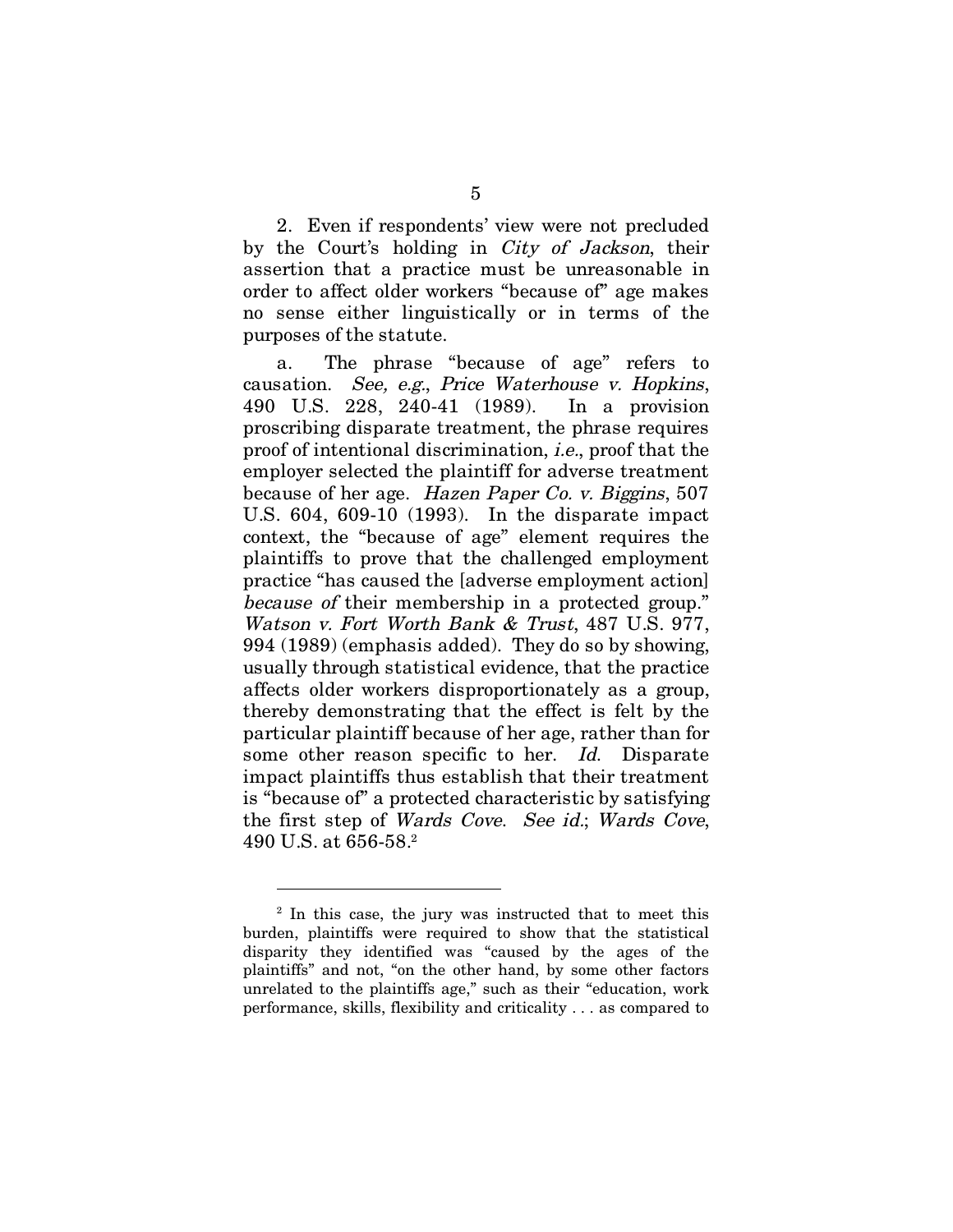Whether an employment practice is reasonable or not has no bearing on whether it affects older workers disproportionately because of their age. For example, an employer's decision to require workers for a particular position to be able to lift 50 pounds may or may not be reasonable, depending on the job. But it is very likely to have a disparate impact on older workers because of their age. And that likelihood does not change depending on whether or not the requirement is reasonable.

b. Respondents' theory also makes little sense in terms of the purposes of disparate impact analysis. Requiring the plaintiff to prove unreasonableness might make some sense if the point of the Wards Cove test were to provide a basis for concluding that the employer was engaging in intentional discrimination. Indeed, much of respondents' and their amicis' briefs seem premised on the unstated (and therefore undefended) assumption that the plaintiff's case-in-chief must be designed to give rise to an inference of intentional discrimination in order to satisfy the plaintiff's obligation to show that she has been discriminated against "because of" her age.<sup>3</sup>

3 Respondents use the language of disparate treatment when they complain, with seemingly intentional imprecision, that the Wards Cove showing in age cases "has less probative

other similarly situated employees." Tr. 4734. The jury found, and the district court and court of appeals confirmed, that plaintiffs had satisfied that burden, despite respondents' insistence that petitioners were selected for termination because they were, in fact, the least critical and flexible workers in the lab. See J.A. 73 (jury verdict form finding that "plaintiffs have proven that a specific employment practice . . . had an adverse impact on the plaintiffs because of their age"); Pet. App. 85a-91a (district court); Pet. App. 58a-59a (court of appeals).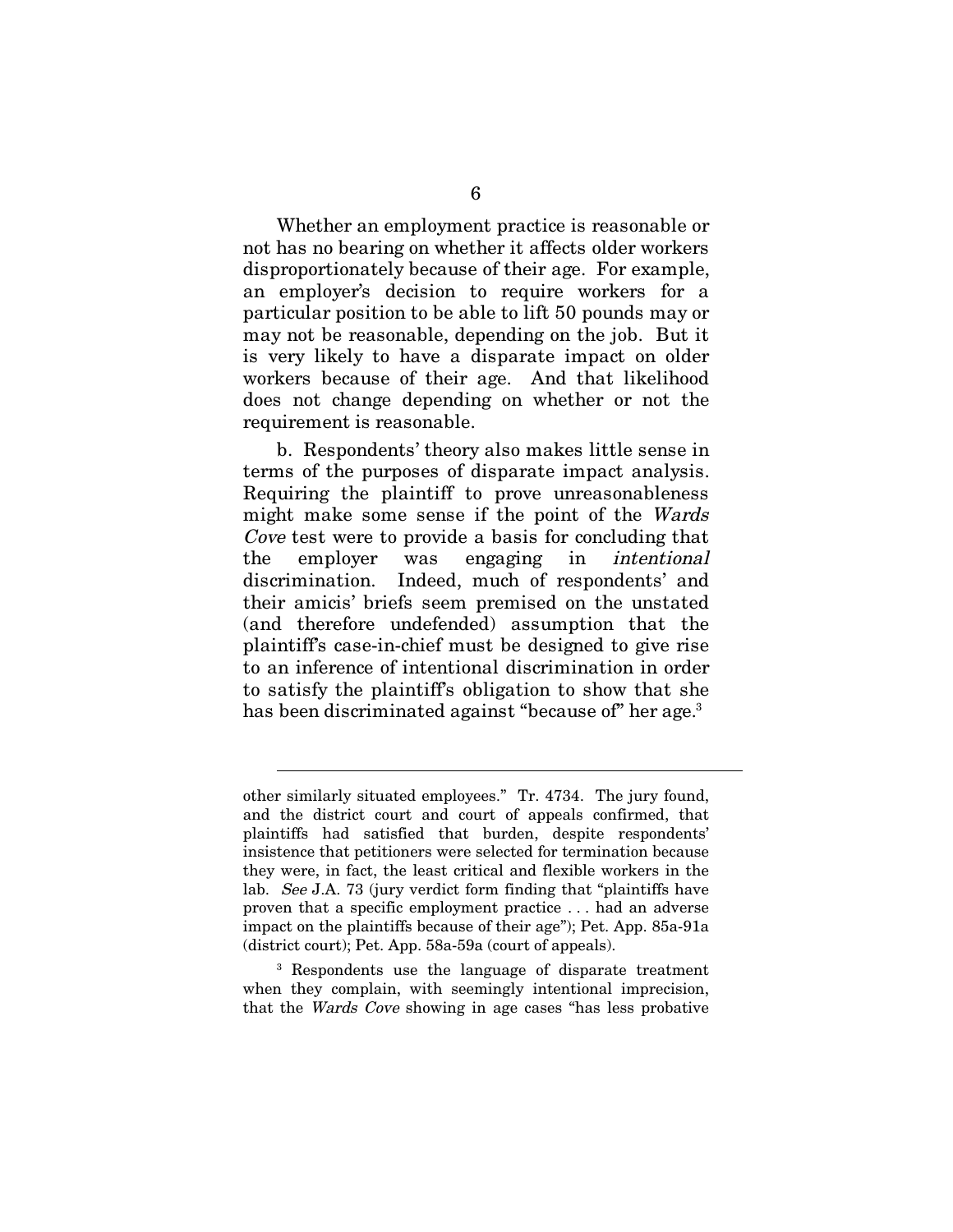But any such assumption would be mistaken. City of Jackson rejected the contention that the phrase "because of ... age" in Section  $4(a)(2)$  limits the ADEA to cases of intentional discrimination. Compare 544 U.S. 235-36 (plurality opinion), and id. at 243-44 (Scalia, J., concurring in part and concurring in the judgment), with id. at 248, 249 (O'Connor, J., concurring in the judgment). It is therefore unsurprising that the Wards Cove showing does not necessarily give rise to a strong inference of intentional discrimination, as it was not designed for that purpose. Instead, this Court has repeatedly recognized that disparate impact claims are available precisely in order to provide relief when practices are *not* intentionally discriminatory,<sup>4</sup> but nonetheless, even in the "absence of discriminatory intent," Griggs v. Duke Power Co., 401 U.S. 424, 432  $(1971)$ , "are discriminatory in operation," *id.* at 431, because they "operate as 'built-in headwinds' for [protected] groups and are unrelated to measuring job capability," id. at 432. See also City of Jackson, 544 U.S. at 234 (plurality opinion) (same under ADEA).<sup>5</sup>

5 For this reason, respondents also miss the mark when they assert that petitioners' interpretation is "functionally at odds" with the RFOA provision because a plaintiff who has proven "pretext" at final stage of Wards Cove has established

value," Br. 18, and therefore "warrants less suspicion," id. at 22. See also Chamber of Commerce Br. 8-11.

<sup>4</sup> See, e.g., Watson, 487 U.S. at 988 ("This Court has repeatedly reaffirmed the principle that some facially neutral employment practices may violate Title VII even in the absence of a demonstrated discriminatory intent."); Wards Cove, 490 U.S. at 645-46 (noting that under disparate impact theory "a facially neutral employment practice may be deemed violative of Title VII without evidence of the employer's subjective intent to discriminate . . . ." (emphasis added)).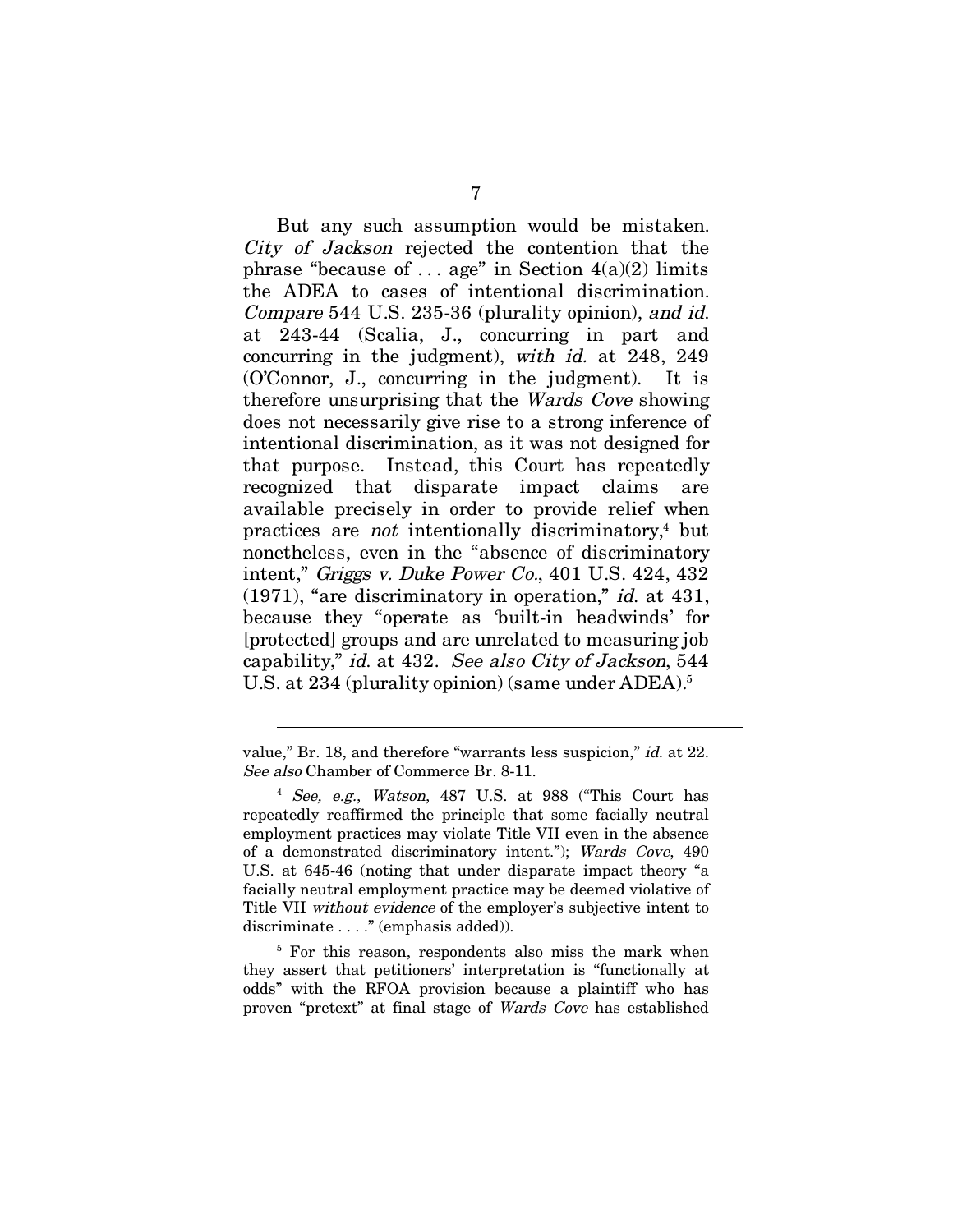3. The purpose of the RFOA provision thus is not to negate the "because of age" requirement in Section  $4(a)(2)$ . If the plaintiff fails to establish that the action is "because of age" – either by showing intentional discrimination in a disparate treatment case, or by showing that a practice affects older workers disproportionately because of their age in a disparate impact case – the RFOA provision is simply inapplicable "since there would be no liability under  $§$  4(a)." Id. at 238-39. The provision instead "plays its principal role" when the plaintiff has proven a disparate impact in violation of Section  $4(a)(2)$ , by establishing that an employer's practices have an unjustified disparate impact on workers "because of" their age. Id. at 239. And in such circumstances, it is not enough for the employer to show that the treatment was based on a nonage factor. Instead, the RFOA provision "preclud[es] liability if the adverse impact was attributable to a nonage factor that was 'reasonable.'" Id. (emphasis added); compare Chamber of Commerce Br. 10 (omitting italicized phrase from quotation).

Accordingly, in raising an RFOA defense, the defendant is not simply saying "not so" to the plaintiff's allegation that its practices violate Section  $4(a)(2)$ . It is saying, "even if so, the practice is nonetheless reasonable and therefore exempt from liability." Contra Chamber of Commerce Br. 8-9. And that is the classic claim of an affirmative defense.

4. Stripped of its purported textual hook, respondents' argument reduces to the simple

intentional discrimination. Br. 27-28. Proof of disparate impact under Wards Cove does not establish intentional discrimination, nor is it designed to.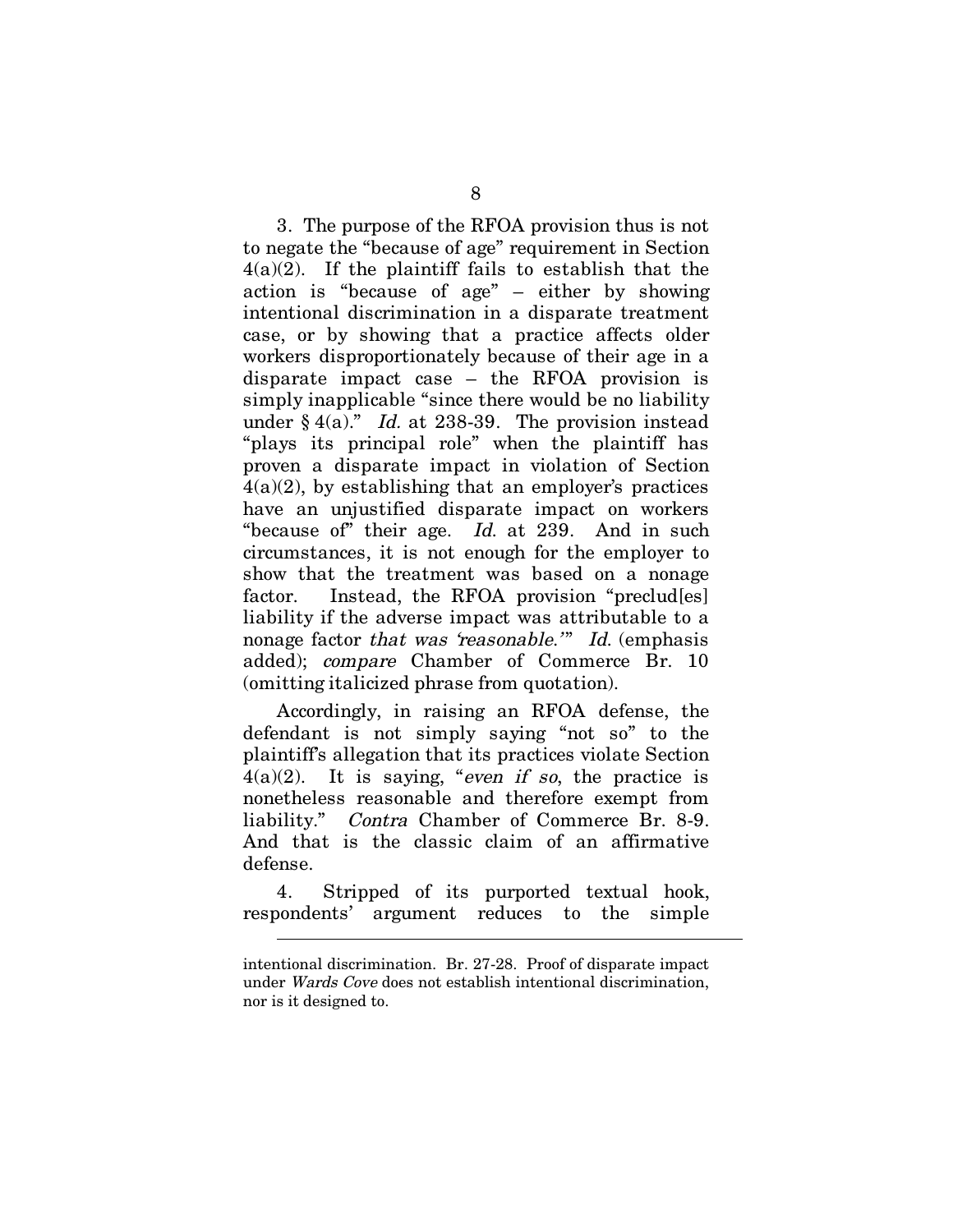assertion that given the differences between age and other forms of discrimination, Congress could not have intended to define the unlawful employment practice set forth in Section  $4(a)(2)$  in accordance with the same Wards Cove test that governed Title VII claims. That assertion is unsupported as well.

Congress was well aware of the differences between age and other forms of discrimination. See City of Jackson, 544 U.S. at 240-41. But rather than leave it to the courts to decide for themselves how those differences should affect the elements and burdens of an ADEA case, Congress created "[t]wo textual differences between the ADEA and Title VII" to ensure that "the scope of disparate-impact liability under the ADEA is narrower than under Title VII." Id. at 240.

"The first is the RFOA provision," id., which is unavailable to any other employment discrimination defendant. As discussed in petitioners' opening brief, that defense provides substantial protection for employers. Pet. Br. 35-36.

In addition, Congress responded to the differences between age and other kinds of discrimination by adjusting the burdens of proof under Wards Cove to ensure that age discrimination plaintiffs bear a greater burden than Title VII plaintiffs before an employer's conduct is deemed presumptively unlawful. 544 U.S. at 240 (citing Civil Rights Act of 1991, 105 Stat. 1071). Congress accomplished this by lowering the bar for Title VII plaintiffs in the Civil Rights Act of 1991 while leaving in place the Wards Cove burdens for claims under the ADEA. Id. would be inappropriate for this Court, based on precisely the same policy considerations, to judicially impose yet a further modification of the Wards Cove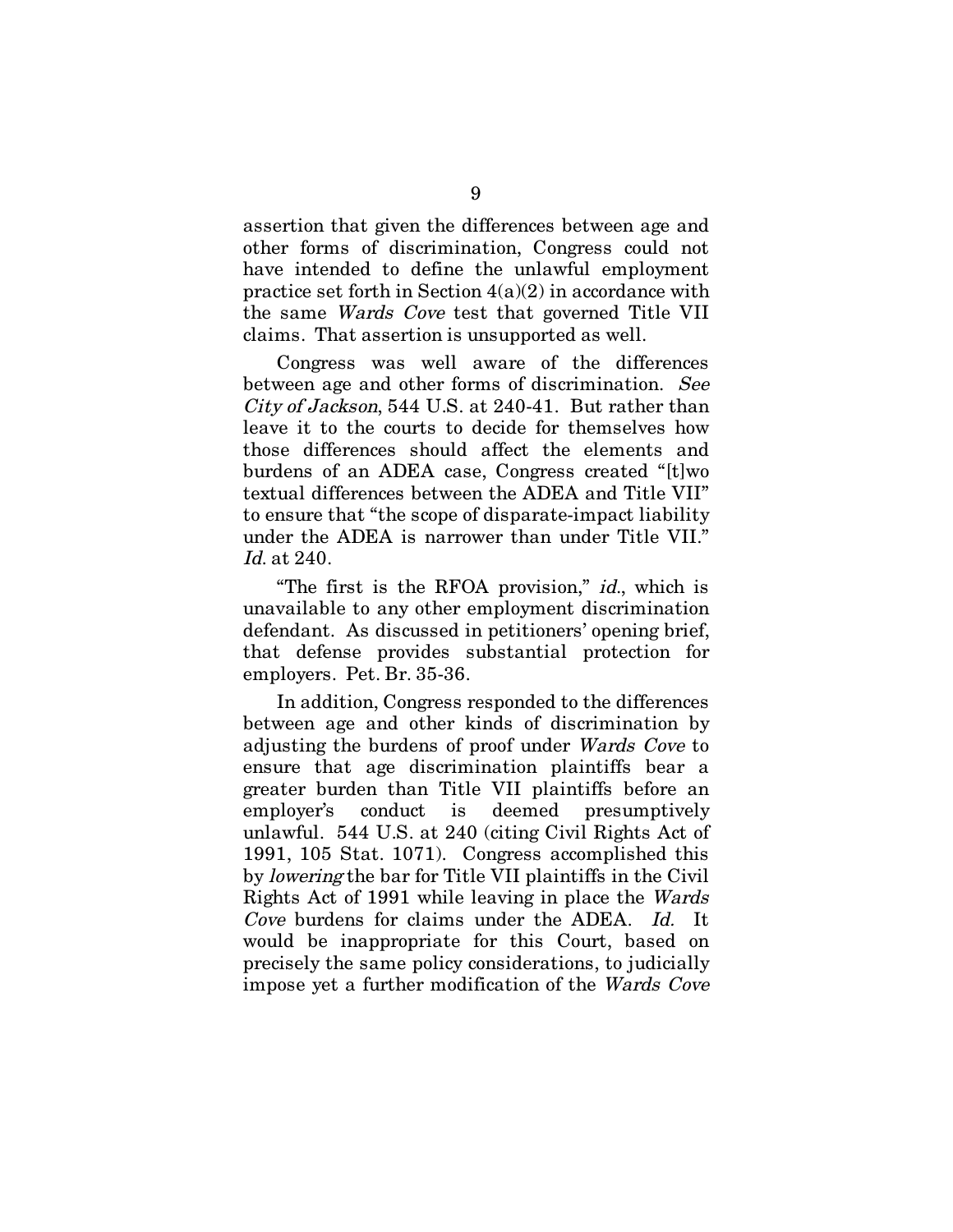test by raising the bar for ADEA plaintiffs while leaving the current standard in place under Title VII.

Congress's accommodation is entirely reasonable. Importantly, petitioners do not claim that showing that a practice has a "statistical adverse impact on older workers," Br. 22, is sufficient grounds to shift the burden to the employer to defend the reasonableness of its actions. Instead, in our view, the burden shifts only after the plaintiff has also established that the employer could have avoided the impact by adopting an equally effective alternative practice, but chose not to. That showing is by no means easy, and many disparate impact claims founder upon it. But when that showing is made, there is every reason to believe that Congress would have thought that a practice that unnecessarily imposes substantial burdens on the employment opportunities of older workers should be presumptively illegal and a basis for liability if the employer cannot show that the practice is even reasonable. And it is not difficult to believe that, having provided employers a quite capacious defense, Congress would require the employer to make the modest showing required to obtain its protection.

## II. The Text Of The ADEA Establishes The RFOA Provision As An Affirmative Defense.

Even if respondents' policy arguments were more persuasive, they would not overcome the clear contrary implications of the statutory text.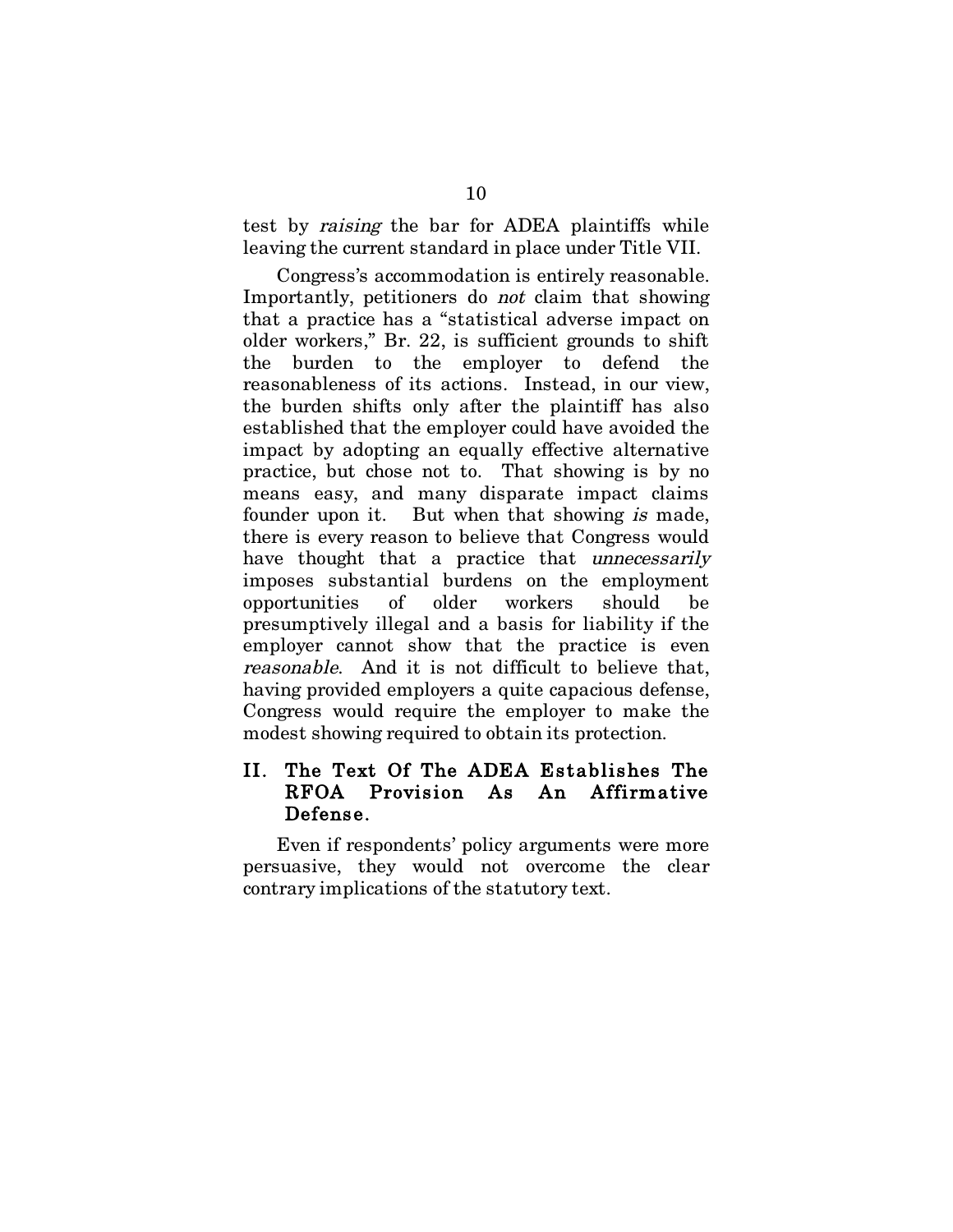## A. In Establishing The RFOA Provision As An Exception To The General Prohibition In Section 4(a)(2), Congress Used The Traditional Formulation Of An Affirmative Defense.

Petitioners' opening brief explained that this Court has consistently determined whether a statutory provision establishes an affirmative defense by looking first and foremost to the text of the statute itself, applying the "general rule" that "the burden of proof is on ... [the] one [who] claims the benefits of an exception to the prohibition of a statute." United States v. First City Nat'l Bank, 386 U.S. 361, 366 (1967); see Pet. Br. 21-23.

Respondents briefly assert that because Section  $4(f)(1)$  applies to conduct that is "*otherwise* prohibited" – instead of simply "prohibited" – it does not create an exemption from liability. Br. 32-33. But the phrase "otherwise prohibited" is a common idiom, easily understood to refer to conduct that would otherwise violate the Act unless falling within the exemptions that follow.

That Congress intended the "otherwise prohibited" language to signify an exemption from liability is illustrated by the very different formulation it used in Section 4(f)(3). That provision states that "[i]t shall not be unlawful for an employer . . . to discharge or otherwise discipline an individual for good cause." 29 U.S.C.  $\S 623(f)(3)$ . The exclusion of the "otherwise prohibited" language is understandable because subsection (f)(3) simply restates what was already implicit in the statute – terminations for cause are neither intentional age discrimination nor a conceivable basis for a successful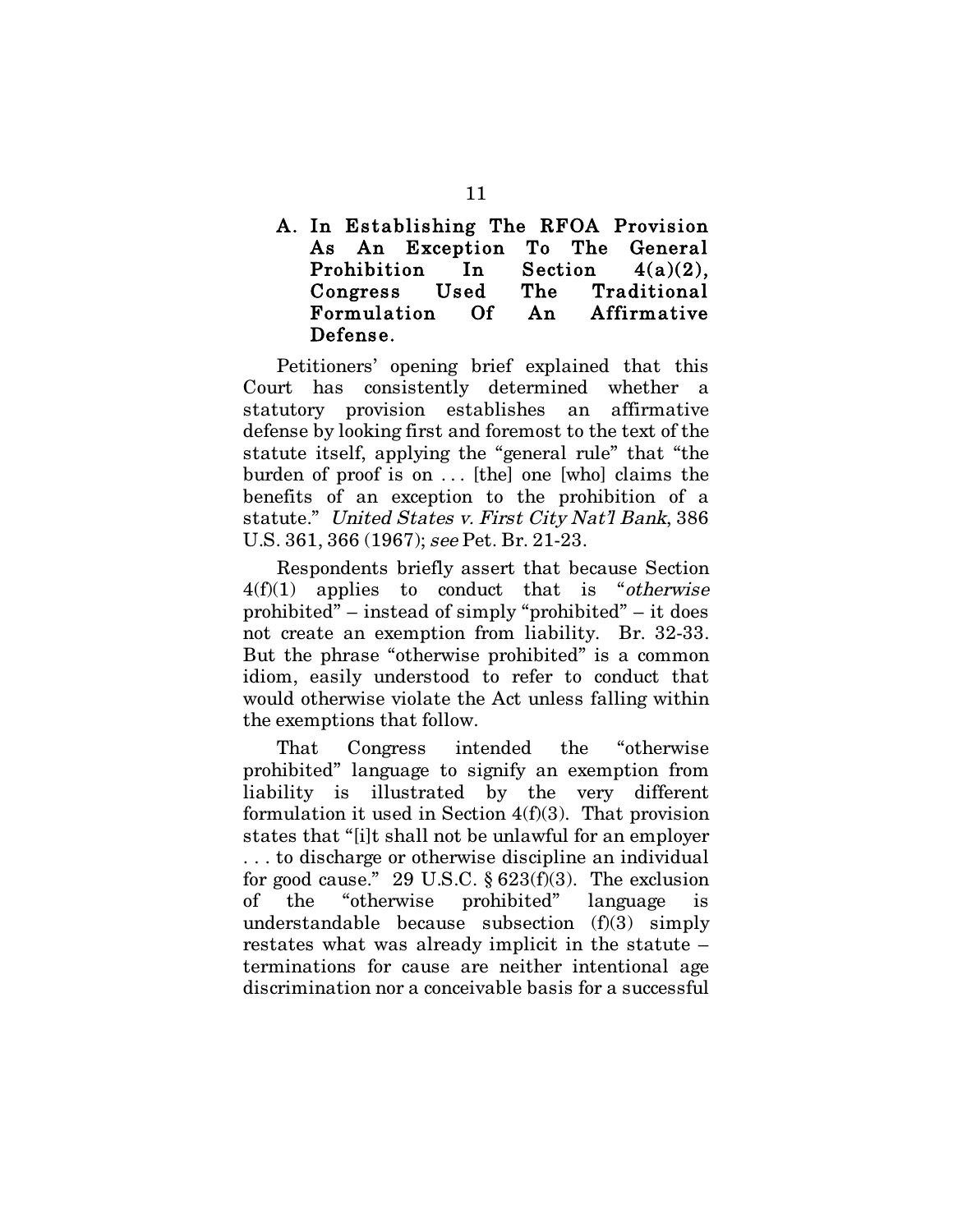disparate impact claim. And it shows that Congress was, indeed, being careful with the language that it used in setting forth the affirmative defenses elsewhere in the statute.

### B. The Decision In Betts Confirms That Exceptions To Liability Are Treated As Affirmative Defenses Absent Strong Indications Of A Contrary Legislative Intent.

Respondents reply that even if the RFOA provision is structured as an exemption from liability, that is no ground for treating it as an affirmative defense, citing to this Court's decision in Public Employees Retirement System v. Betts, 492 U.S. 158 (1989). Br. 30. But that decision "cannot bear the weight [respondents] assign it." Id.

In Betts, the Court considered Section 4(f)(2) of the ADEA, which at the time provided in relevant part that

It shall not be unlawful for an employer . . . to observe the terms of ... any bona fide employee benefit plan such as a retirement, pension, or insurance plan, which is not a subterfuge to evade the purposes of this chapter ... because of the age of such individual.

29 U.S.C. § 623(f)(2) (1988).

The Court acknowledged that this language "appears on first reading to describe an affirmative defense." Betts, 492 U.S. at 181. The Court had reached the same conclusion with respect to the parallel provision of Title VII in Lorance v. AT&T Technologies, Inc., 490 U.S. 900, 908 (1989). Indeed, in Lorance the Court acknowledged that it had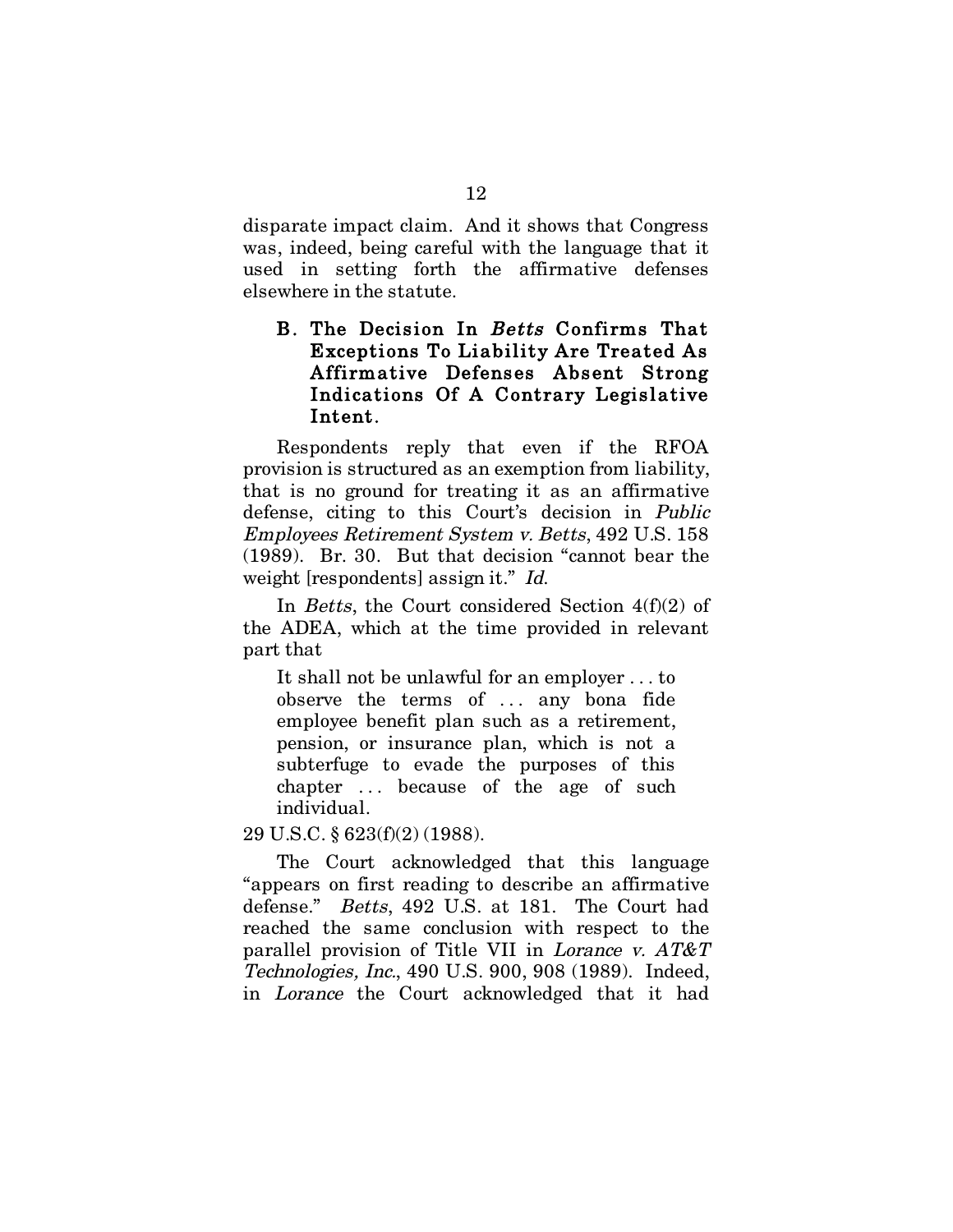construed the same formulation as establishing an affirmative defense in the case of bona fide occupational qualifications. Id.

But the most natural construction of the language and structure of the statute was overcome by strong counter-indications of legislative intent.6 The legislative history of the ADEA showed that Congress recognized that seniority systems implicate especially strong reliance interests that federal civil rights statutes should not lightly disturb. Betts, 492 at 178-79;<sup>7</sup> see also Lorance, 490 U.S. at 904 (reaching same conclusion with respect to Title VII); Am. Tobacco Co. v. Patterson, 456 U.S. 63, 76-77 (1982). The legislative history also showed that Congress likewise understood that "'all retirement plans necessarily make distinctions based on age,'" Betts, 492 at 177-78 (citation omitted), and decided that "'the age discrimination law is not the proper place to fight' the battle of ensuring 'adequate pension benefits for older workers,'" id. at 179 (quoting 113

<sup>6</sup> Of course, Congress subsequently overruled the result in *Betts* by amending Section  $4(f)(2)$  to expressly place the burden of proof on employers. See Pet. Br. 43-44. As respondents acknowledge, this explains why the burden of proof is expressly addressed in Section 4(f)(2) but not 4(f)(1). Resp. Br. 46. Accordingly, no negative inference can be drawn from the fact that Section  $4(f)(2)$  expressly places the burden of proof on the employer, while Section  $4(f)(1)$  is silent on the question, as shown by the fact that this Court has already construed the BFOQ clause of Section 4(f)(1) as an affirmative defense. Pet. Br. 27.

<sup>7</sup> Section 703(h) of Title VII has a similar legislative history. See Franks v. Bowman Transp. Co., 424 U.S. 747, 758-62 (1976).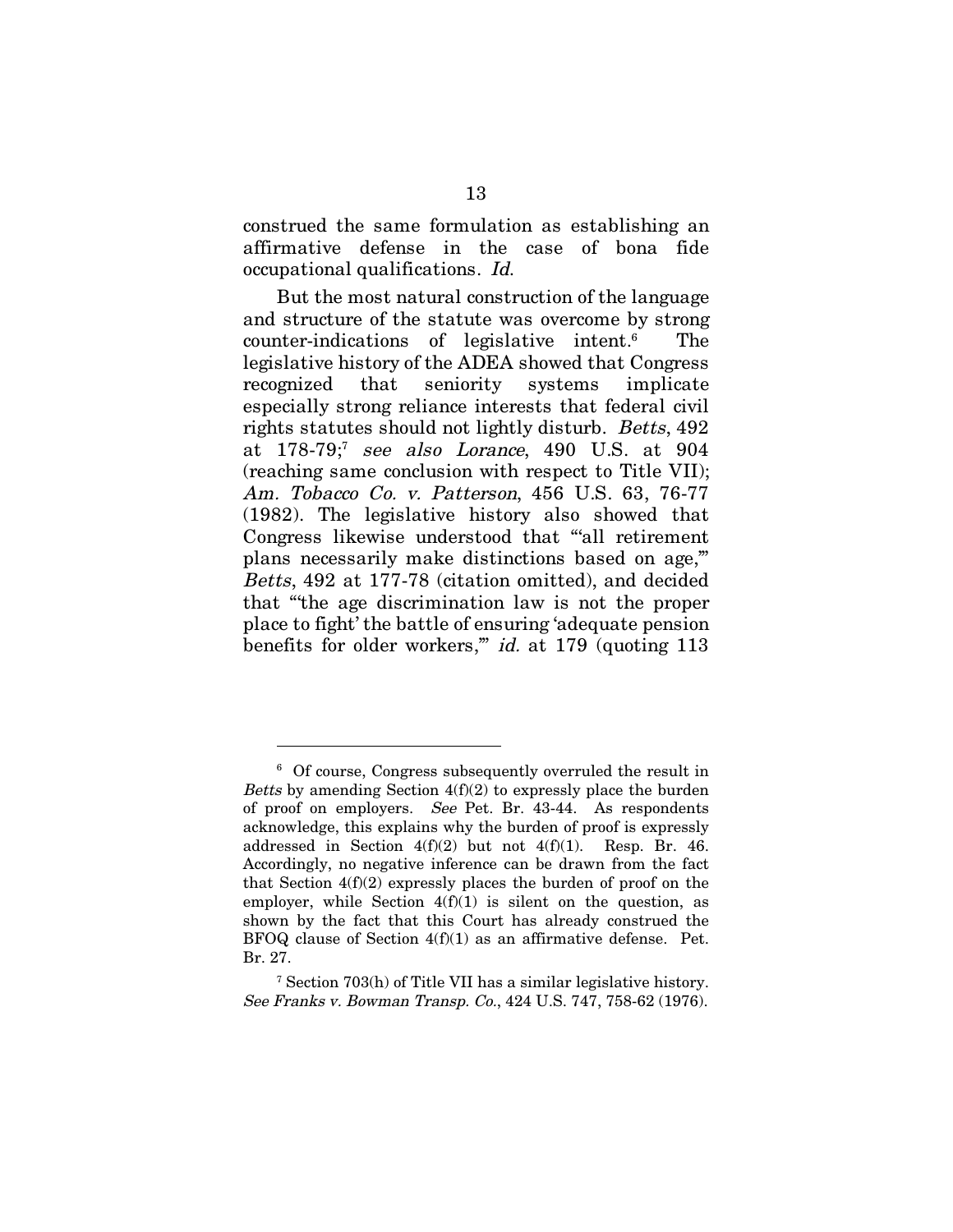Cong. Rec. 7,076 (1967) (statement of Sen. Javits, sponsor of the amendment creating Section  $4(f)(2))$ .<sup>8</sup>

 Respondents have pointed to no comparable counter-indications of legislative intent in the text or legislative history of the ADEA with respect to the catch-all RFOA defense.

## C. Other Textual Cues Confirm That Congress Intended The Courts To Give The Language Of The RFOA An Ordinary Interpretation As An Affirmative Defense.

Finally, respondents have offered no adequate response to petitioners' demonstration that other aspects of the text of the ADEA confirm that Congress intended the RFOA to be given the interpretation its language and structure would ordinarily require.

Respondents do not contest that the RFOA provision is sandwiched between two other affirmative defenses, the BFOQ and the foreign law exceptions. Br. 31-32. Although respondents explain in some detail the uncontested point that the various defenses play different roles under the statute, they offer no explanation as to why Congress would have set out all three exemptions as neighboring clauses in the same sentence, yet expect the courts to divine its intention that one of the three really modified the definition of an unlawful employment practice while the other two provided affirmative defenses to the

<sup>&</sup>lt;sup>8</sup> Betts is also distinguishable because the text of the RFOA provision points much more strongly toward an affirmative defense than did Section 4(f)(2) as it stood at the time. See Pet. Br. 42 n.28 (noting provision did not contain exemptionemphasizing "otherwise prohibited" language).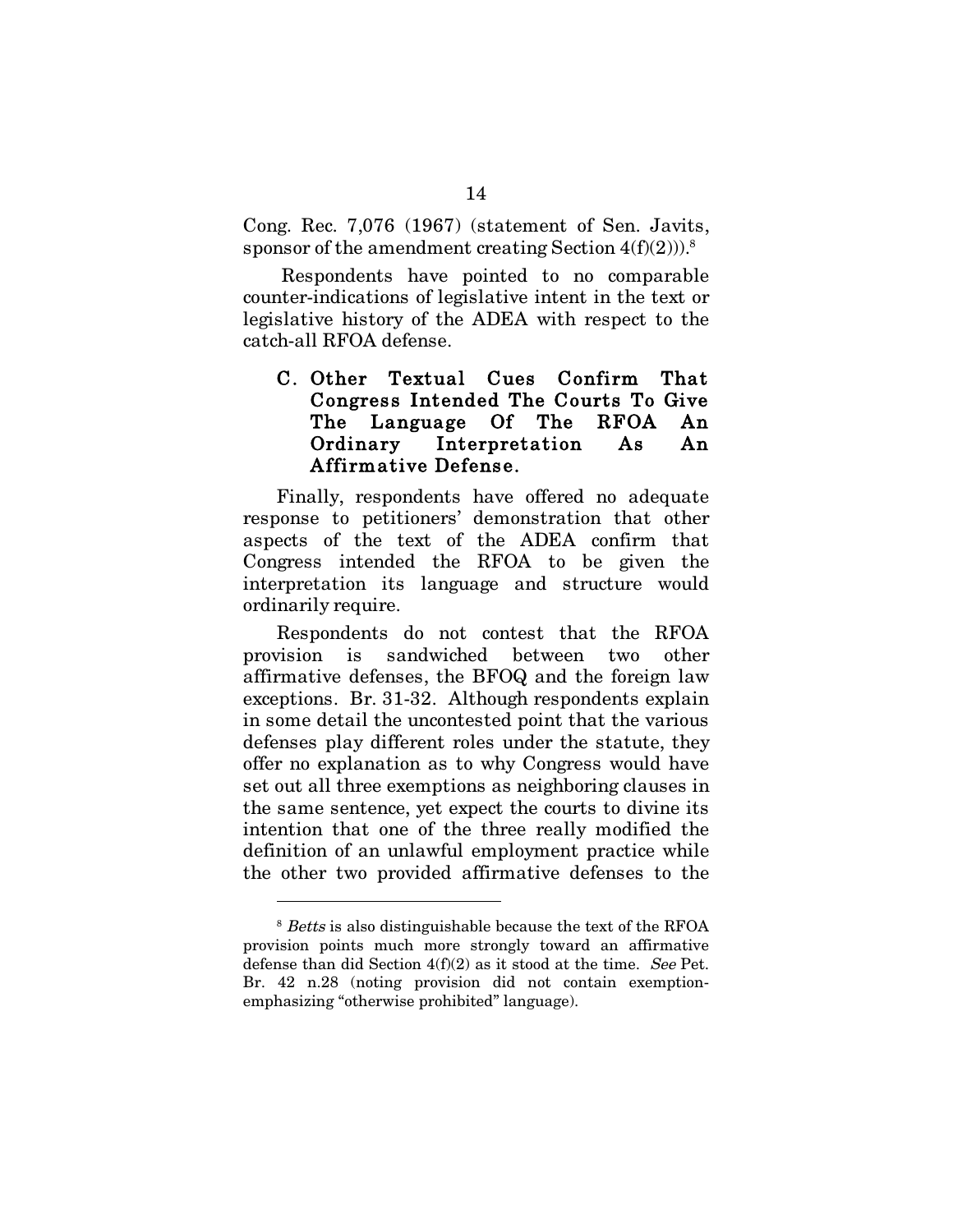unlawful employment practice defined separately elsewhere in the statute. Indeed, respondents have pointed to no other statute in which Congress has done anything of the sort.

Likewise, while there are undoubtedly differences between the Equal Pay Act and the ADEA, it is hard to imagine that Congress would have thought that it was doing anything other than establishing an affirmative defense when it adopted the language of another affirmative defense to provide an exemption from liability in a parallel employment discrimination statute. See City of Jackson, 544 U.S. at 233.

## III. Respondents' Policy-Based Criticisms Of Petitioners' Interpretation Are Misplaced.

Respondents' other policy objections to a plain reading of the RFOA provision are equally meritless.

1. Implementing the RFOA as an affirmative defense is not "unworkably complex." Br. 26-27. It simply requires that the jury conduct the traditional Wards Cove analysis (which has not proven unworkable in Title VII cases) and, if satisfied, determine whether the practice is nonetheless reasonable (which respondents would require them to decide in any event).

This Court rejected an argument similar to respondents' in Price Waterhouse v. Hopkins, 490 U.S. 228 (1989). There, the Court held that in a mixed motive case, the plaintiff bears the burden of proving that the defendant took sex into account when taking an adverse employment action, at which point the employer may, as an affirmative defense, avoid liability by proving that it would have taken the same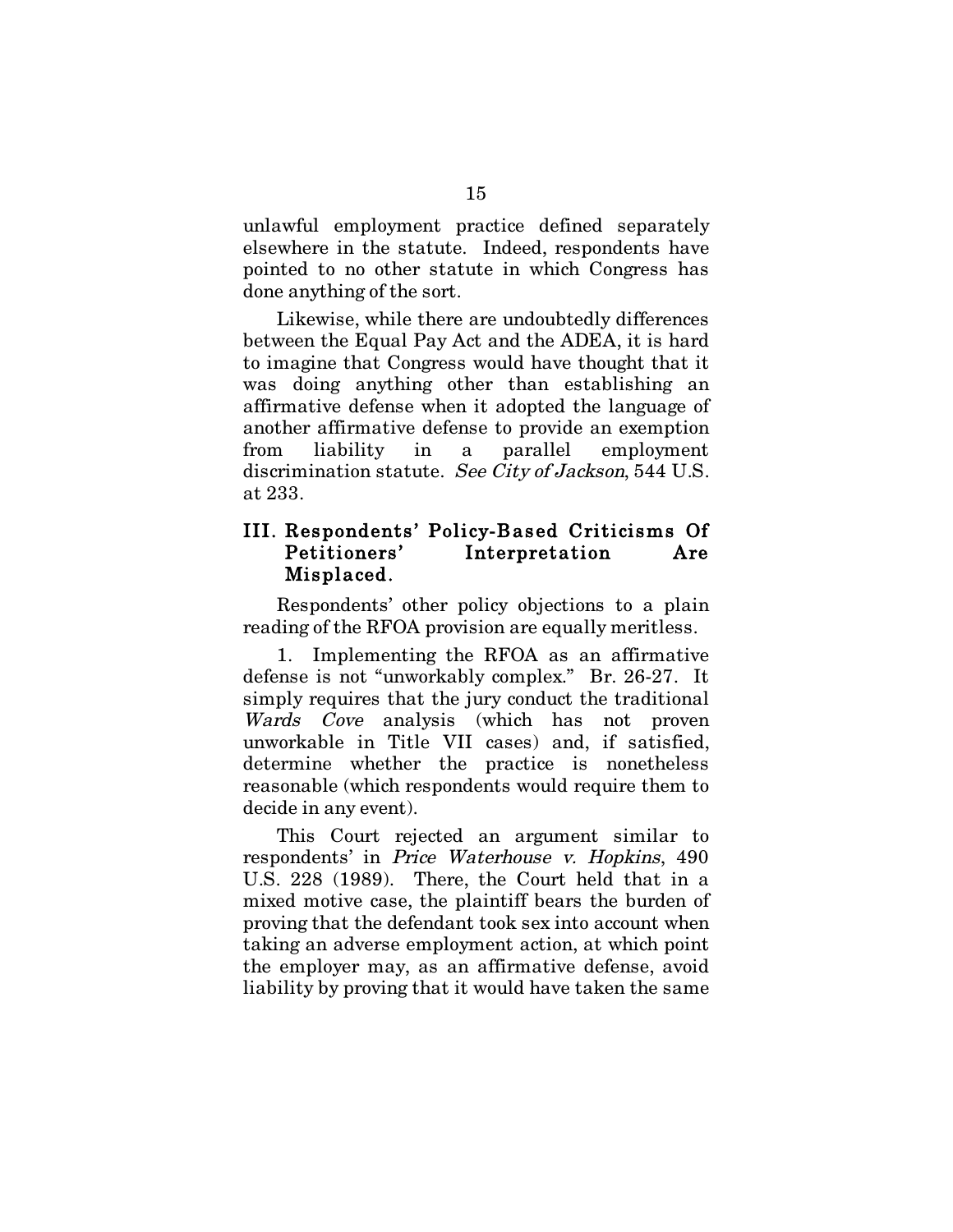action anyway. Id. at 246. Although both questions center on the employer's intent, the Court rejected the defendant's assertion that because the plaintiff bore the burden of proving she was discriminated against "because of" her sex, she should also bear the burden of disproving the employer's assertion that it would have taken the same action even if it had not considered her sex. Id. at 246-47. The Court likewise rejected the claim, echoed here, that adding an affirmative defense to the already-complex McDonnell-Douglas burden-shifting regime would prove unworkably complex. "The dissent need not worry that this evidentiary scheme, if used during a jury trial, will be so impossibly confused and complex as it imagines. Juries long have decided cases in which defendants raised affirmative defenses." Id. at 247 (internal cross-reference omitted).

2. Respondents further argue that considerations of "access to information" and the likelihood of unreasonableness weigh in favor of placing the RFOA burden of proof on plaintiffs. Br. 34-35. But their observation that informational disadvantages can be reduced by assigning the defendant the burden of production and permitting discovery, applies to every case in which courts have found that the defendants' access to information supports placing the burden of proof on the defendant. Nor are such measures an adequate substitute in this context. See Pet. Br. 33- 34 & n.20; AARP Br. 20-25.

Moreover, the question is not whether it is an "uncommon occurrence" for reasonable employment practices to have "a statistical adverse impact on older workers." Br. 35. The question is whether Congress would have thought that employment practices that fail the entirety of the Wards Cove analysis – *i.e.*, cases in which a plaintiff has shown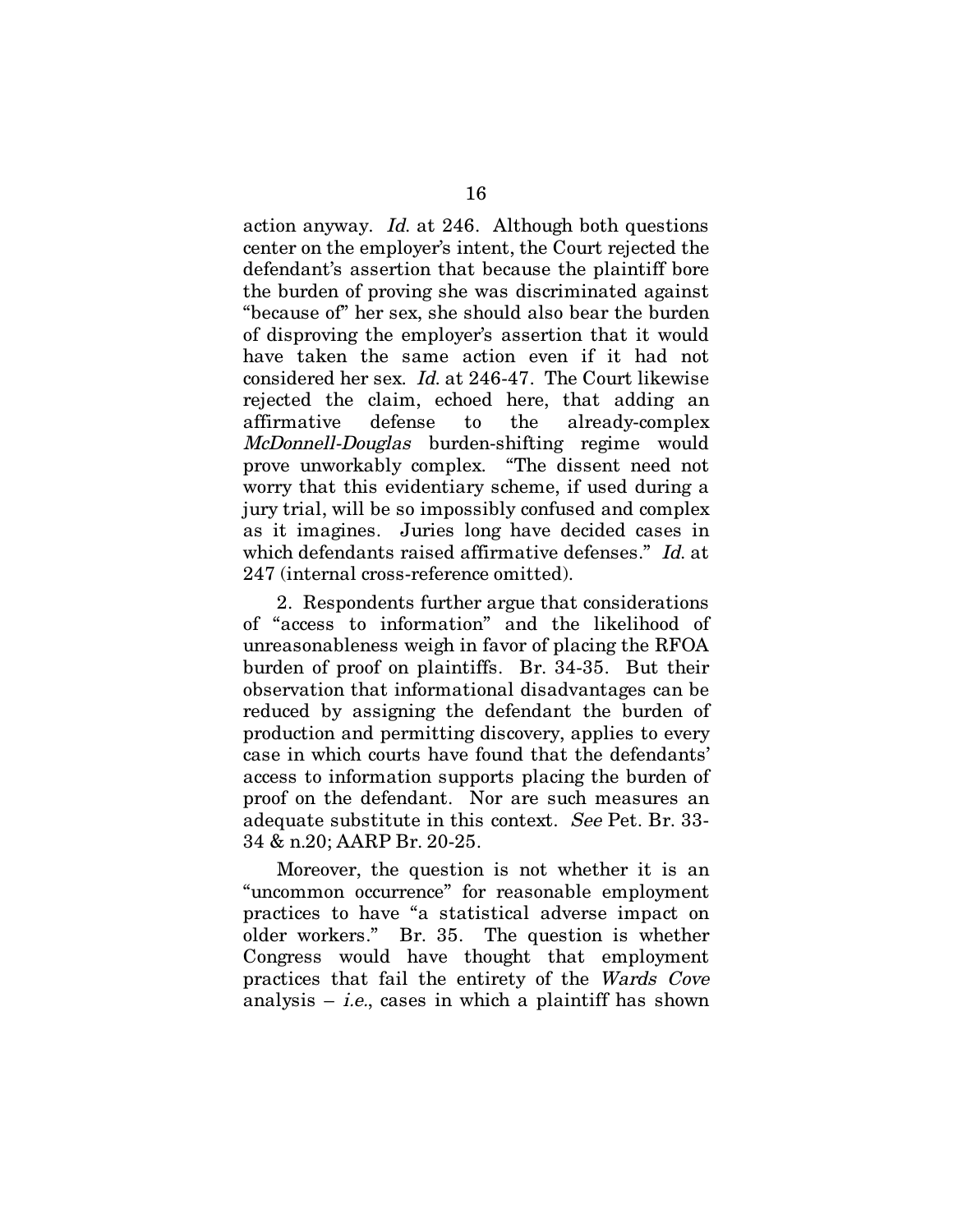both disparate impact and that the defendant has forgone equally effective alternatives – are likely enough to be unreasonable that it should fall upon the employer to prove the reasonableness of its actions. And there is every reason to believe that Congress would have thought so, particularly in light of the fact that it had provided that such a showing is sufficient to conclusively establish liability under Title VII.

3. Finally, respondents' amici claim at some length that reading the statute as petitioners propose will create all manner of harms on employers, the economy, and the national education system. Such claims are baseless. It is undisputed that reasonable business practices are exempt from disparate impact liability under the ADEA. The only question here is which party bears the risk of non-persuasion when the evidence of reasonableness balances in complete equilibrium. "In truth, however, very few cases will be in evidentiary equipoise." Schaffer ex rel. Schaffer v. Weast, 546 U.S. 49, 58 (2005). And while it is not difficult for lawyers to hypothesize that an unfavorable outcome in this, or any other case, will have incentive effects in the real world, it is difficult to believe – and amici provide no concrete evidence to suggest – that employers will adjust their practices depending on the answer to the technical question in this case. In any event, if the text of the statute requires a rule employers find disadvantageous, their complaint is with Congress, from whom they may seek relief.

\* \* \* \* \*

As Justice Scalia has explained, the Court's "highest responsibility in the field of statutory construction is to read the laws in a consistent way, giving Congress a sure means by which it may work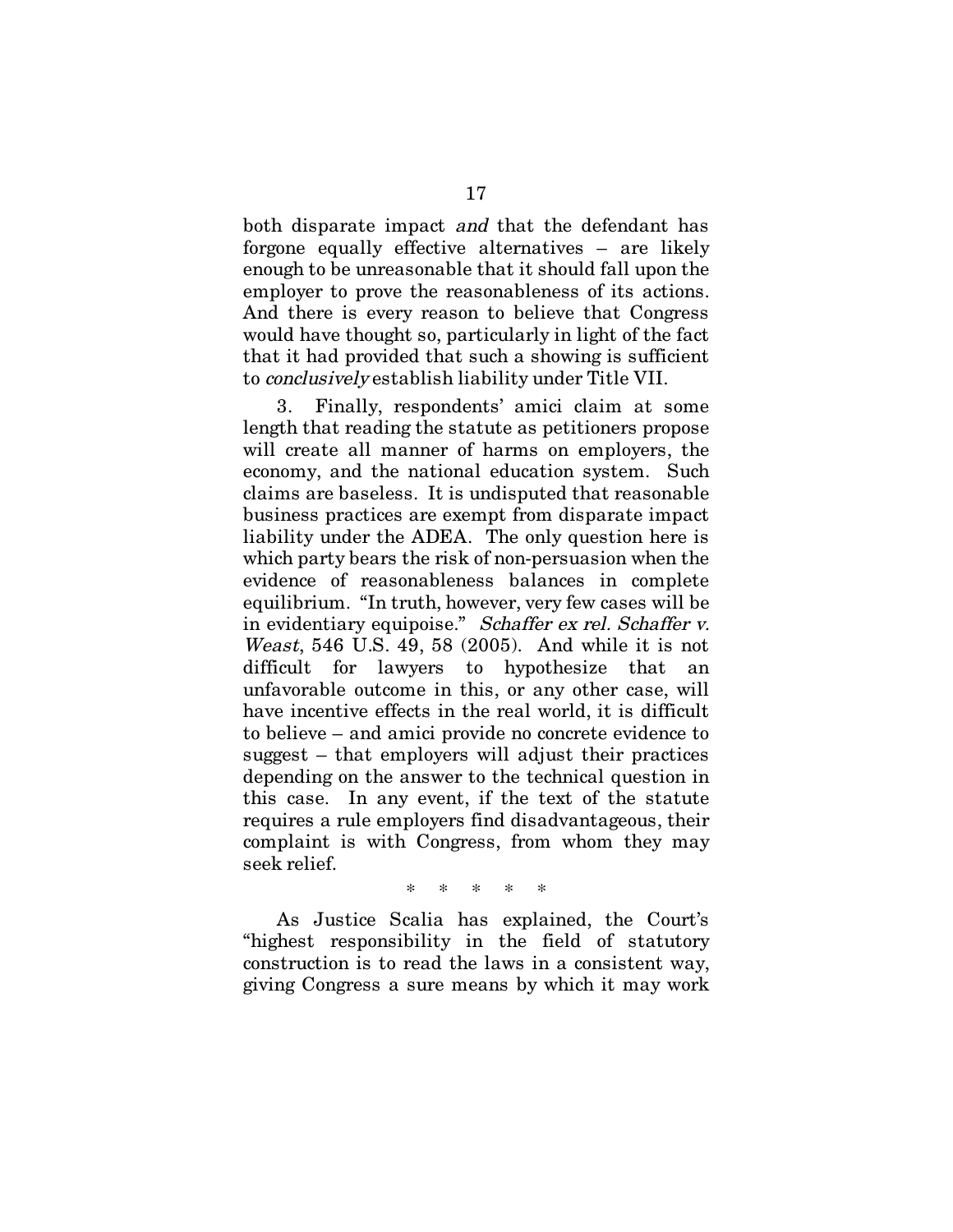the people's will." Chisom v. Roemer, 501 U.S. 380, 417 (1991) (Scalia, J., dissenting). The Congress that enacted the RFOA provision as an exemption from liability for "otherwise prohibited" conduct had every reason to expect that the courts would construe it as they had many other similarly formulated affirmative defenses. Respondents, on the other hand, invite the Court to treat the burden of proof question as a matter of policy judgment for the courts upon which the text of the statute has little bearing. That approach risks not only misconstruing the statute at hand, but also "poison[ing] the well of future legislation, depriving legislators of the assurance that ordinary terms, used in an ordinary context, will be given a predictable meaning." Id.

#### IV. Any Ambiguity Should Be Resolved By Deferring To The EEOC's Reasonable Construction Of The Act.

In petitioners' view, the statute unambiguously establishes the RFOA provision as an affirmative defense. But if this Court disagrees, it should defer to the reasonable and persuasive views of the EEOC.

A. The EEOC's Conclusion That The RFOA Provision Creates An Affirmative Defense Is Entitled To Chevron Deference If The Text Of The Statute Does Not Resolve The Question.

There is no question that in the "authoritative view" of the EEOC, the RFOA provision is an affirmative defense. Christensen v. Harris County, 529 U.S. 576, 591 (2000) (Scalia, J., concurring in part and concurring in the judgment); see U.S. Br. 11- 12. Nor is there any doubt that the Commission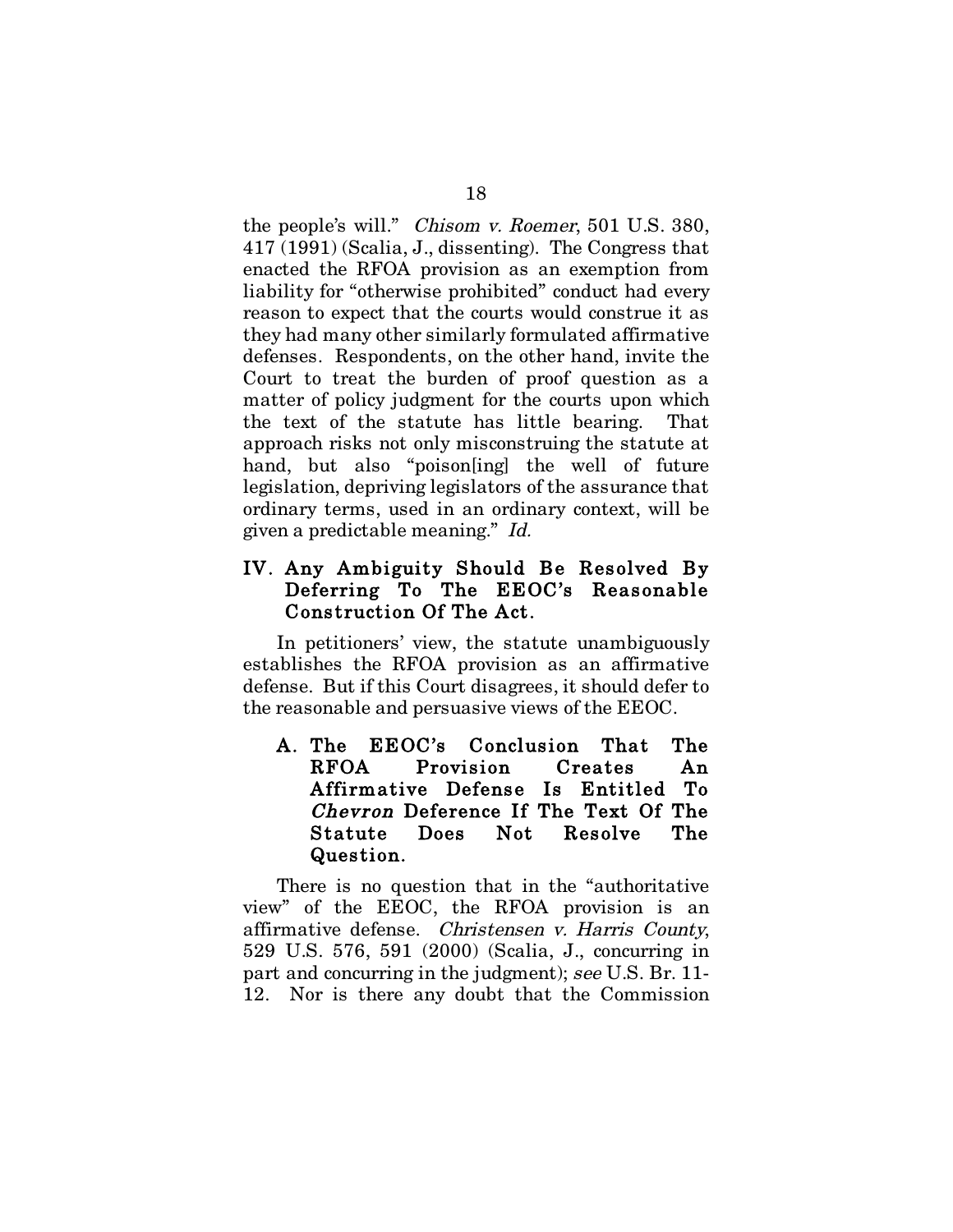construes its notice-and-comment regulations as embodying that position. *Id.* at 11. The only dispute is over the level of deference that position deserves, which is ultimately immaterial because the Commission's interpretation is not only reasonable, but entirely persuasive. See Skidmore v. Swift & Co., 323 U.S. 134, 140 (1944). Nonetheless, respondents' reasons for withholding Chevron deference are unconvincing.

First, respondents argue that the EEOC's construction of its own regulation is unreasonable because 29 C.F.R. § 1625.7(e) does not apply to cases of disparate impact. They point out that the regulation speaks of "individual claims of discriminatory treatment," language that connotes first and foremost disparate treatment claims. But the term "discriminatory treatment" is broad enough to encompass all the forms of discrimination the ADEA prohibits, including both disparate treatment and adverse impact. And elsewhere in its regulations, when the Commission meant to speak solely of disparate treatment it used the term of art "disparate treatment" not the broader and more generic phrase "discriminatory treatment." See, e.g., 29 C.F.R. § 1607.11; id. § 1608.4(a); id. § 1630.15(a); see also Chamber of Commerce Br. 29 (acknowledging that "'disparate treatment'" is "a term of art in civil rights law").9

Thus, although the regulation is not a model of clarity, it bears the reasonable interpretation the

<sup>&</sup>lt;sup>9</sup> The reference to "individual claims" may simply indicate that the EEOC did not intend to address collective actions involving pattern and practice claims, which are subject to their own separate burden-shifting regime. See Int'l Bhd. of Teamsters v. United States, 431 U.S. 324, 360 & n.46 (1977).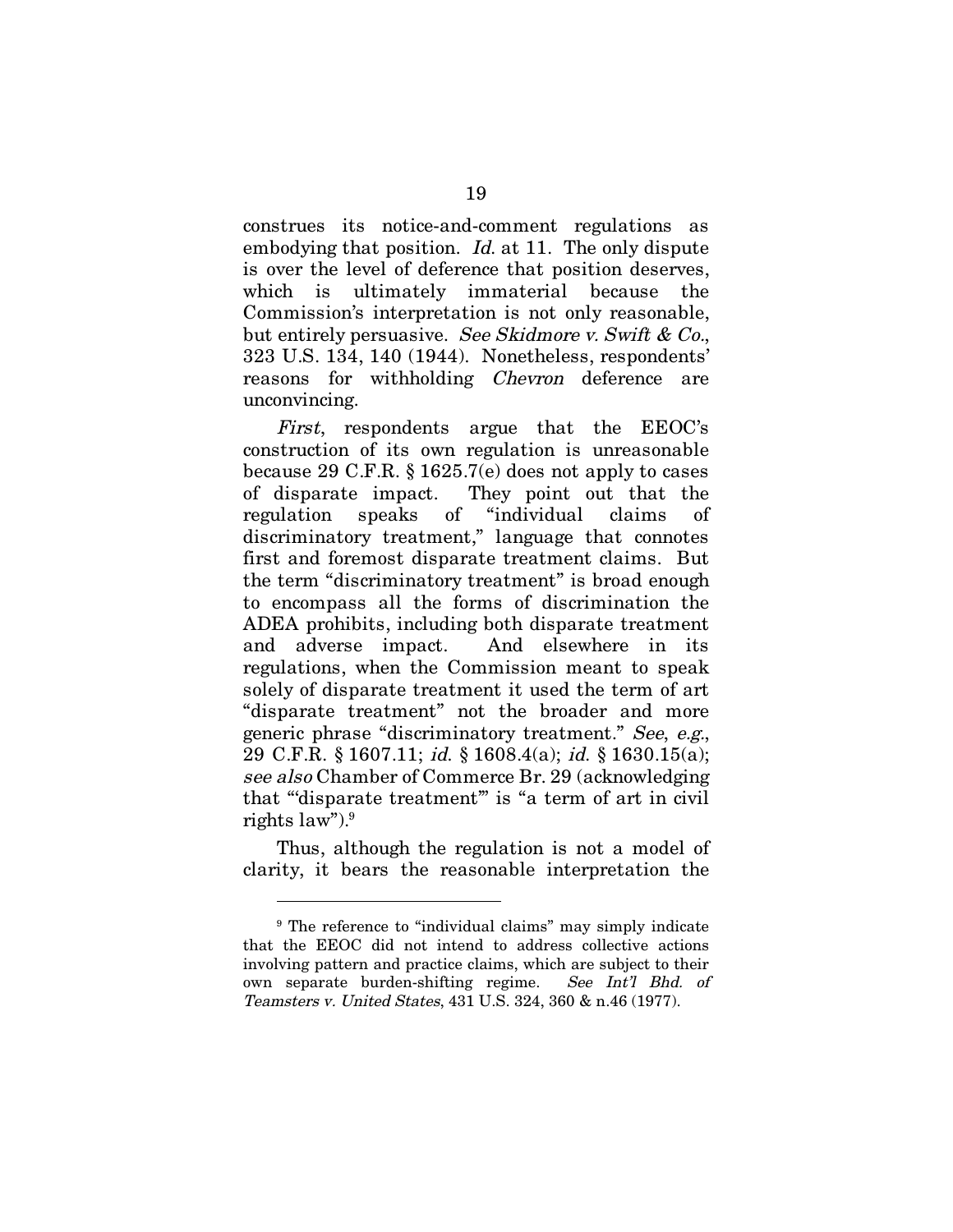EEOC gives it. See Auer v. Robbins, 519 U.S. 452, 461 (1997). And as a result, there is no basis for respondents' assertion that the interpretation is not entitled to deference because it varies substantively from the Department of Labor's prior construction or the EEOC's proposed clarification (which, respondents fail to mention, is expressly intended to "reiterate the Commission's longstanding position that the RFOA provision creates an affirmative defense that the employer must establish," 73 Fed. Reg. 16,807, 16,808 (Mar. 31, 2008)). See App. (full text of notice).

Second, this Court's decision in Long Island Care at Home, Ltd. v. Coke, 127 S. Ct. 2339 (2007), makes clear that the agency did not forfeit the right to Chevron deference by labeling its notice-and-comment regulations "interpretations." Contra Resp. Br. 40- 41. Here, Congress delegated the EEOC broad authority to construe the substance of the ADEA through rulemaking. See 29 U.S.C. § 628. The regulations it promulgated fall within that authority, see id., and were issued through the notice-andcomment machinery of substantive rulemaking, see 46 Fed. Reg. 47,724, 47,727 (1981); Long Island Care at Home, 127 S. Ct. at 2350. Thus, there is no reason to believe that the EEOC "intended its . . . regulation to carry no special legal weight." Id. Moreover, as respondents' policy-filled brief illustrates, the legal issue in this case turns in significant part on a balancing of conflicting policy interests, upon which the agency has special expertise. See Fed. Express Corp. v. Holowecki, 128 S. Ct. 1147, 1158 (2008); Pension Ben. Guar. Corp. v. LTV Corp., 496 U.S. 633, 651-52 (1990); cf. also 29 U.S.C. § 628 (giving EEOC authority to issue regulations "establish[ing] such reasonable exemptions to and from any or all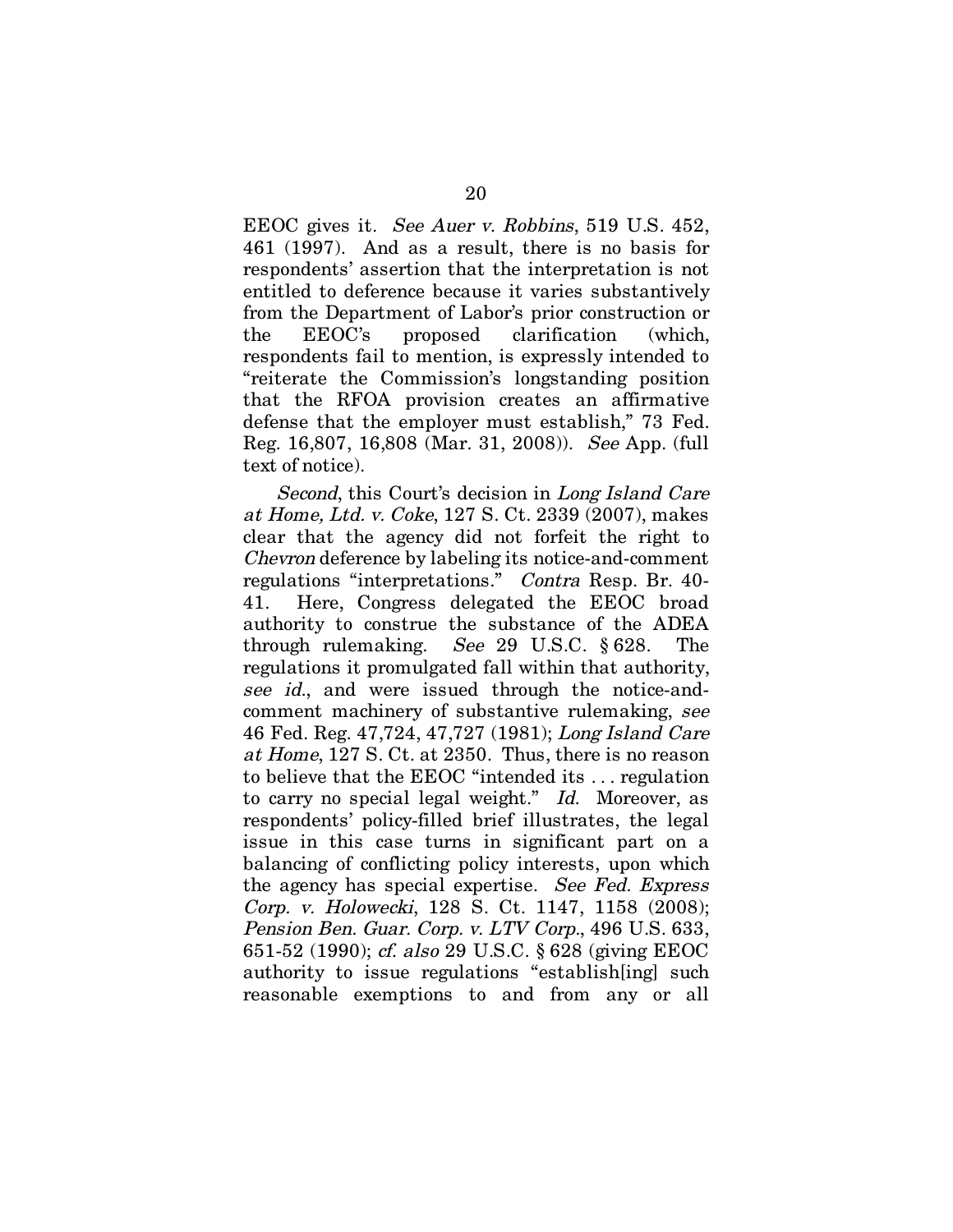provisions of this chapter as it may find necessary and proper in the public interest").

Third, the nature of the RFOA provision is a question of substantive law, not courtroom procedure.10 Contra Resp. Br. 42. That an agency's view on the meaning of a statute may have an incidental effect on the administration of judicial proceedings does not render it an illegitimate attempt to "bootstrap [the agency] into an area in which it has no jurisdiction." Adams Fruit Company, Inc. v. Barrett, 494 U.S. 638, 650 (1990) (citation omitted).

B. If The Court Concludes That The RFOA Provision Substitutes For The "Business Necessity" Test, It Should Defer To The EEOC's Position That The Defendant Bears The Burden Of Proof On Reasonableness Once The Plaintiff Establishes A Statistical Disparate Impact.

In petitioners' view, the statute unambiguously establishes the RFOA provision as an affirmative defense and requires plaintiffs to satisfy the full Wards Cove test as part of their case-in-chief. If, however, this Court disagrees and concludes, as urged by respondents and the EEOC, that the Wards Cove analysis should be modified to incorporate

<sup>10</sup> Cf., e.g., Am. Dredging Co. v. Miller, 510 U.S. 443, 454 (1994) ("For many years, [the burden of proof] has been viewed as a matter of substance.") (citing Garrett v. Moore-McCormack Co., 317 U.S. 239, 249 (1942) (stating that the right of the plaintiff to be free of the burden of proof "inhered in his cause of action" and "was a part of the very substance of his claim and cannot be considered a mere incident of a form of procedure")).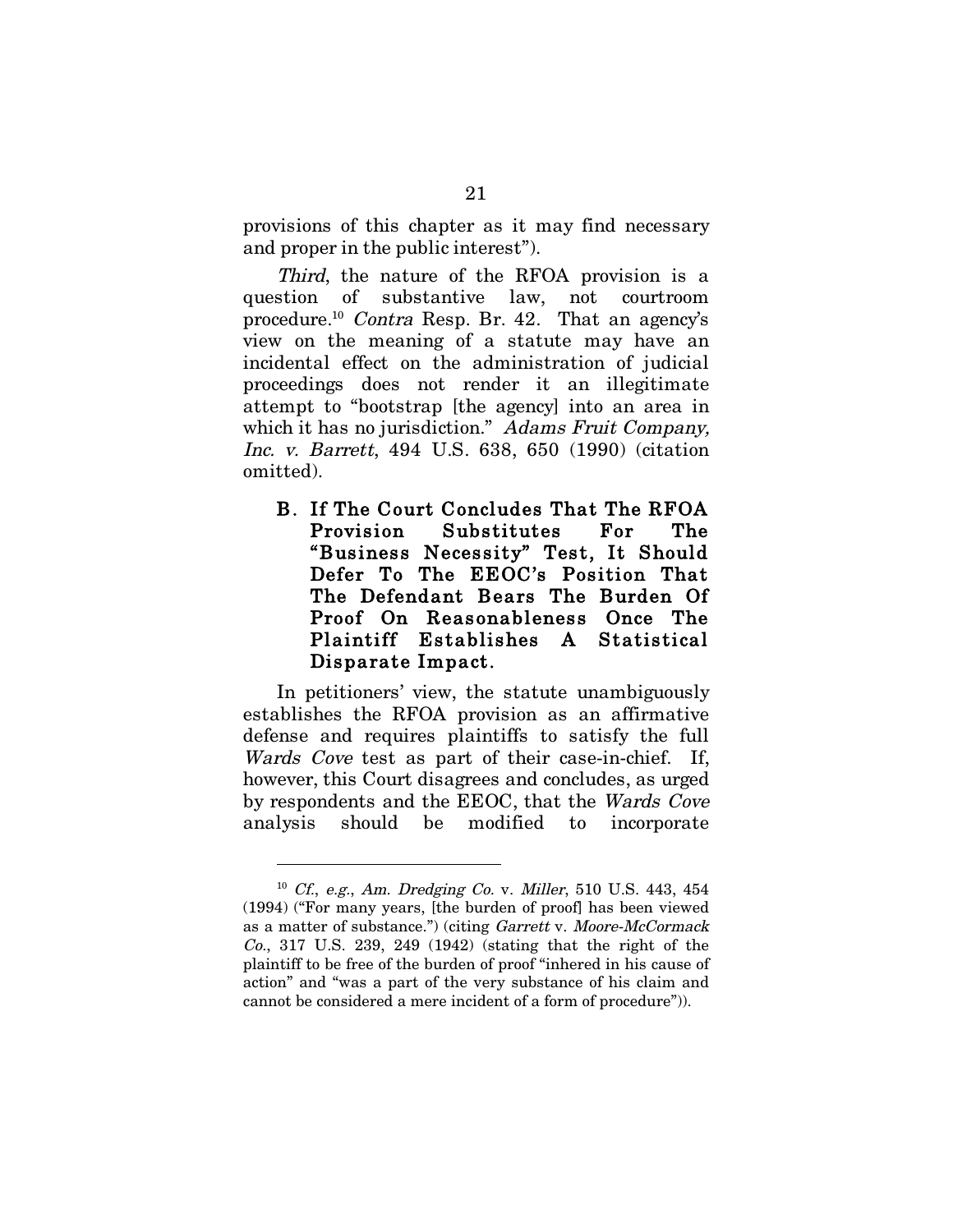considerations of reasonableness, the EEOC's position provides the best possible reading of the statute.

Respondents complain that the EEOC's position "relieves plaintiffs of the burden of proving discrimination," because employees are required to meet only the first step of the Wards Cove analysis before the burden of persuasion on reasonableness shifts to the employer. Br. 28. But respondents themselves insist that the traditional Wards Cove analysis does not describe the unlawful employment practice defined in Section 4(a)(2). Br. 23-24. If the Court accepts respondents' invitation to abandon the traditional meaning of the words of that provision, as set forth in the Wards Cove test, respondents can hardly complain that the EEOC's construction adheres only partially to the prior formulation.

Moreover, it is important to bear in mind that the differences between respondents' and the EEOC's views are really quite minor. Both agree that once the plaintiff has shown a substantial disparate impact because of age, the burden of production shifts to the employer to articulate a reasonable basis for its practice and to come forward with evidence in support of that assertion. Resp. Br. 35; U.S. Br. 9-10. The only difference is in their views over which side then bears the risk of non-persuasion in the unusual case in which the evidence regarding reasonableness is completely in equipoise. On that question, the text of the statute still controls and, for all the reasons described above, that text and the agency's reasonable interpretation of it compel the conclusion that the employer bears the burden of proving reasonableness.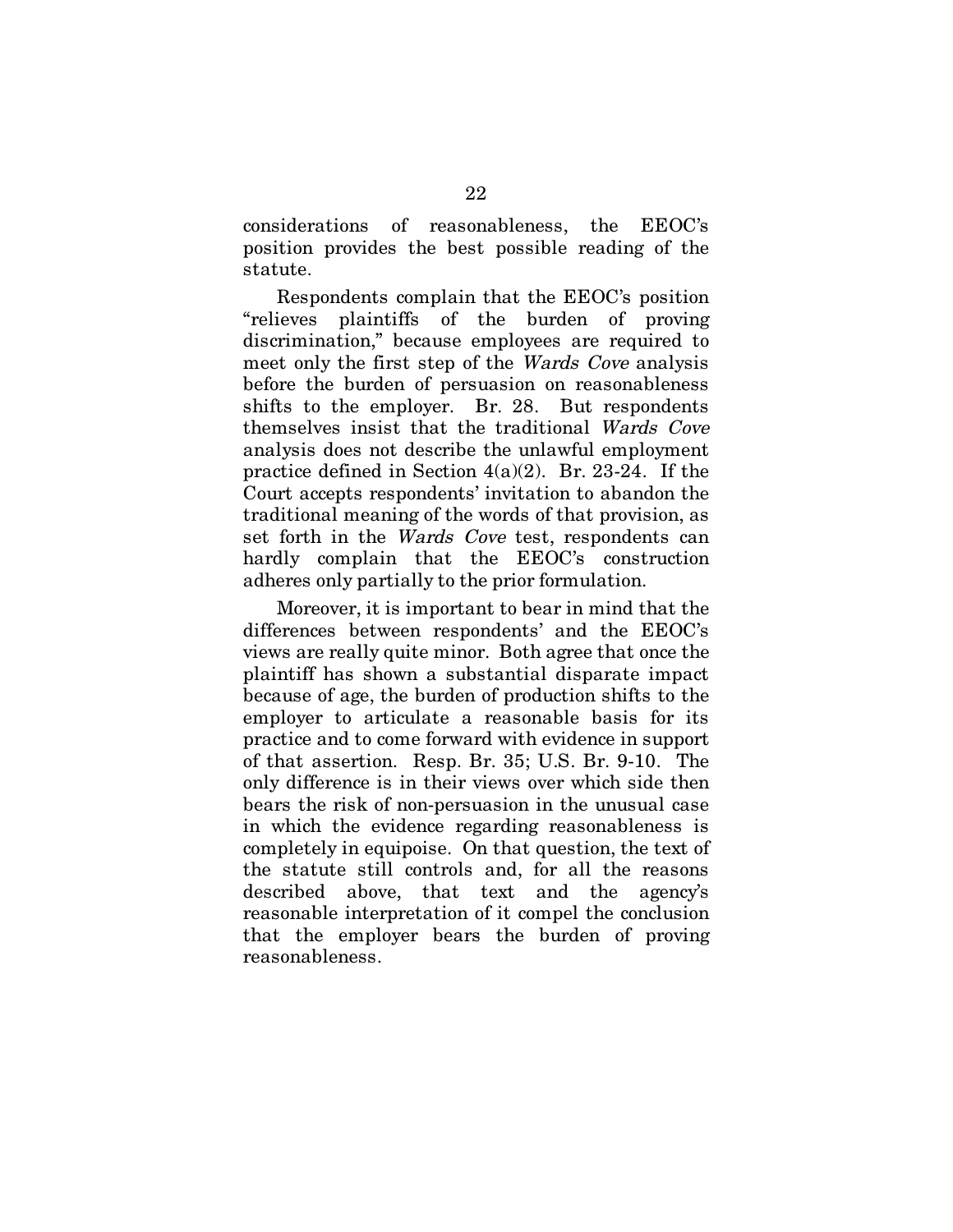Finally, respondents are simply wrong in asserting that under the Commission's construction of the statute, the scope of disparate impact liability is broader under the ADEA than it is under Title VII. While the employer may be somewhat disadvantaged in bearing the risk of non-persuasion, the breadth of the reasonableness defense more than "make[s] up for the disadvantage of" being assigned the burden of persuasion. Br. 29. After all, the broader defense benefits defendants in every ADEA case, while the burden of persuasion matters only when the evidence is in equipoise.

## V. The Court Should Not Reach Respondents' Alternative Grounds For Affirmance.

If the Court finds that the RFOA provision establishes an affirmative defense, it should either find that respondents have waived the defense and order entry of judgment on the jury's verdict, or remand for further proceedings.

### A. Respondents Forfeited Their Affirmative Defense By Abandoning It Before Trial.

Respondents argue that a party cannot be faulted for failing to assert an affirmative defense at trial when the defense was foreclosed by circuit precedent at the time. Petitioners do not dispute that point in principle, but it does not apply to this case, for two reasons.

First, nothing in the law of the Second Circuit foreclosed defendants from raising the RFOA provision as an affirmative defense. The one case respondents cite (Br. 20 n.54), Smith v. Xerox Corp., 196 F.3d 358 (2d Cir. 1999), simply held that a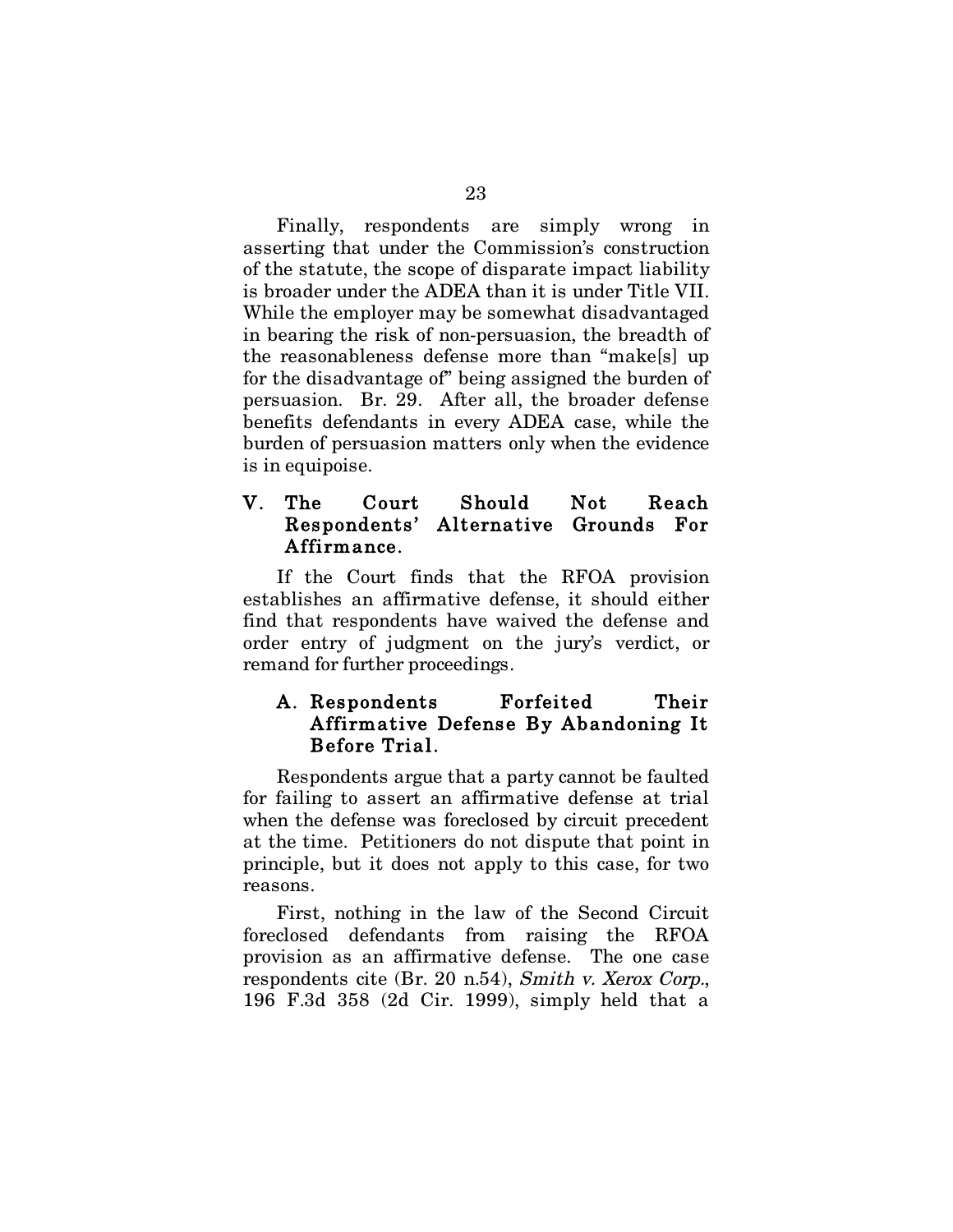plaintiff sustains her burden of proof in an ADEA disparate impact case by meeting the requirements of Wards Cove. See id. at 365. It said nothing about whether a defendant may yet prevail by interposing an RFOA affirmative defense. Id.; see also, e.g., N.Y. 10-13 Ass'n, Inc. v. City of New York, No. 98-Civ-1425, 2000 WL 1376101, at \*10 (S.D.N.Y. Sept. 22, 2000) (dismissing ADEA disparate impact claim post-City of Jackson on the basis of the RFOA provision). Moreover, although the EEOC regulations may have misstated what was required to establish an RFOA defense, Br. 54 n.20, they said nothing to excuse a defendant from having to raise it.<sup>11</sup>

Second, even if respondents were entitled to some relief from their waiver because of intervening precedent, at most they would be entitled to a new trial, not to the opportunity to assert a right to judgment as a matter of law on the basis of a defense they never advanced and the jury never heard.<sup>12</sup> Because defendants did not raise reasonableness at trial, petitioners had no reason to develop any evidence on the subject or to vigorously challenge the evidence of reasonableness respondents put on. After all, respondents did not dispute that plaintiffs would

<sup>11</sup> Respondents cannot plausibly claim to have relied on those regulations in any event, as they were simultaneously arguing below that the regulations were wrong to recognize a disparate impact claim in the first place. See Pet. App. 43a.

<sup>12</sup> Respondents say that it was plain error for the district court to fail to put the RFOA defense before the jury. Br. 54 n.20. But it is never error (much less plain error) for a trial court to decline to instruct a jury on an affirmative defense the defendant has abandoned. And, in any case, the remedy for an erroneous jury charge is a new trial, see, e.g., Norfolk S. Ry. Co. v. Sorrell, 127 S. Ct. 799, 809 (2007), which respondents do not seek.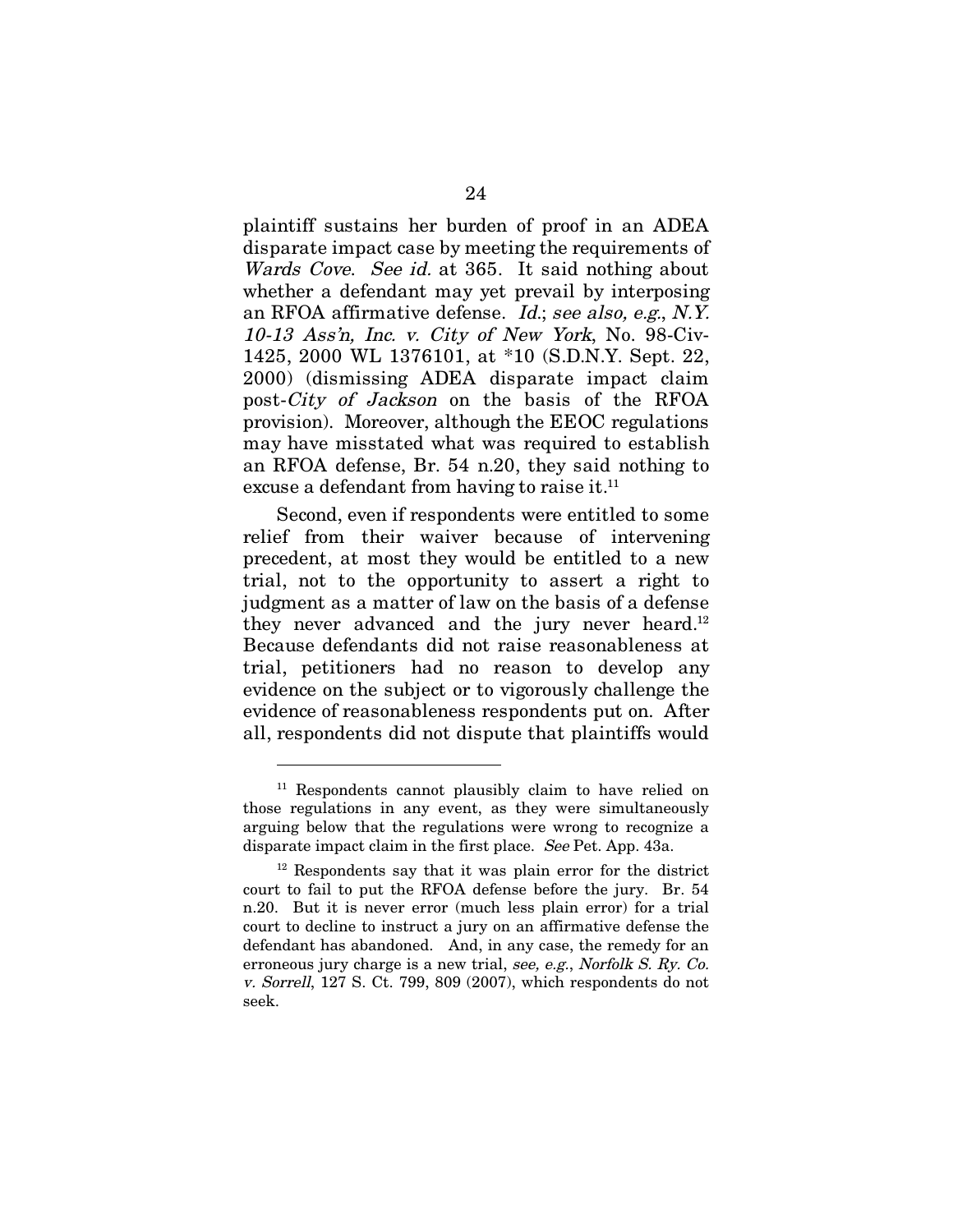be entitled to prevail so long as they proved that the current practice – reasonable or not – had a disparate impact and that there were other equally effective alternatives. Indeed, for this reason, even if the Court accepts respondents' interpretation of the statute, the Court should vacate the decision below and remand for a new trial.

Respondents, however, have not asked for a new trial. And because they are not entitled to the relief they do seek, the Court should reverse and remand for restoration of the jury verdict in petitioners' favor.

#### B. This Court Should Not Decide In The First Instance Whether Respondents' Practices Were Reasonable As A Matter Of Law.

In the petition for certiorari, petitioners asked this Court to decide whether respondents' practices "constituted a 'reasonable factor other than age' as a matter of law." Pet. i (Second Question Presented). Among other things, petitioners argued that granting review would allow the Court to resolve outstanding legal confusion over the RFOA's reasonableness standard, including "whether the reasonableness analysis takes into account the degree of disparate impact caused by the defendant's chosen practice and the availability of alternatives . . . ." Pet. 28.

Respondents opposed, and this Court denied, certiorari on that question. Respondents now attempt to reintroduce that question into this case, asking the Court to decide whether their conduct was reasonable as a matter of law "regardless of who bears the burden." Resp. Br. i (Second Question Presented). This Court should deny that request.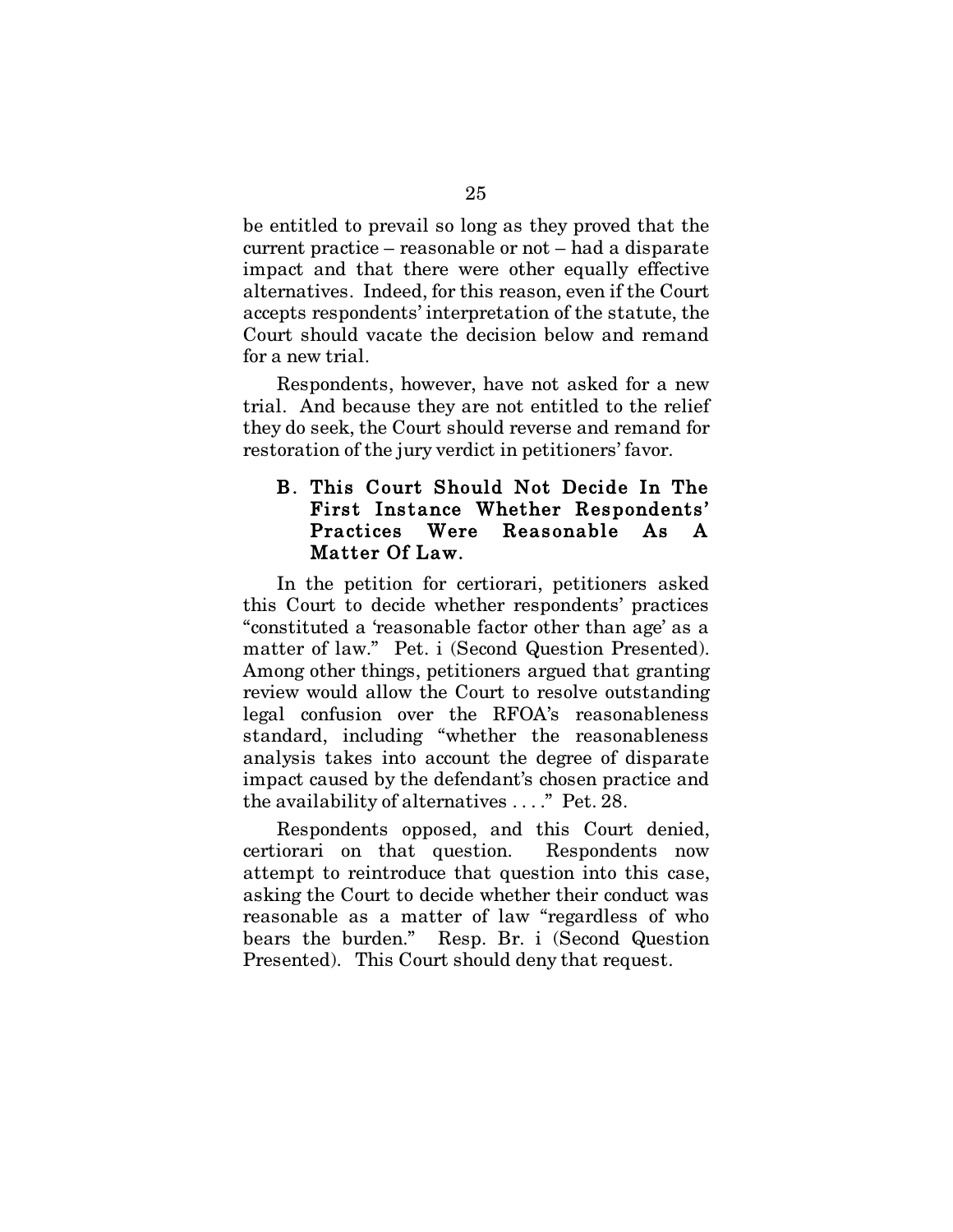Because respondents successfully opposed certiorari on the reasonableness question, petitioners did not address the necessary factual and legal questions in their opening brief, and lack the space to address them adequately now. At the same time, the denial has deprived this Court of the benefit of briefing on the question by the EEOC and the Solicitor General.

Moreover, this case is quite different from *City of* Jackson. There, the Court had no need to consider in detail the content of the reasonableness requirement, as the defendant's practice was "unquestionably reasonable." 544 U.S. at 242. Here, the closeness of the reasonableness question is what required the Second Circuit to decide the burden of proof question in the first place. Indeed, although petitioners did not focus at trial on the reasonableness of respondents' practices, they did show that respondents were, or should have been, aware that the broad delegation of discretion to front-line managers risked discrimination against older workers; that the "startlingly skewed results" of that discretionary process put them on notice that the theoretical risk was, indeed, quite real; and that respondents failed to implement even the basic safeguards they themselves had identified as reasonable measures to guard against discrimination in the IRIF process. Pet. Br. 7-11. The district judge, who heard all of the evidence, upheld the jury's finding of a willful violation of the ADEA by concluding that "[t]he jury was entitled to infer from [the] evidence that KAPL was motivated to disregard the disparate impact of the IRIF on older employees by its desire to hire new and younger employees." Pet. App. 100a.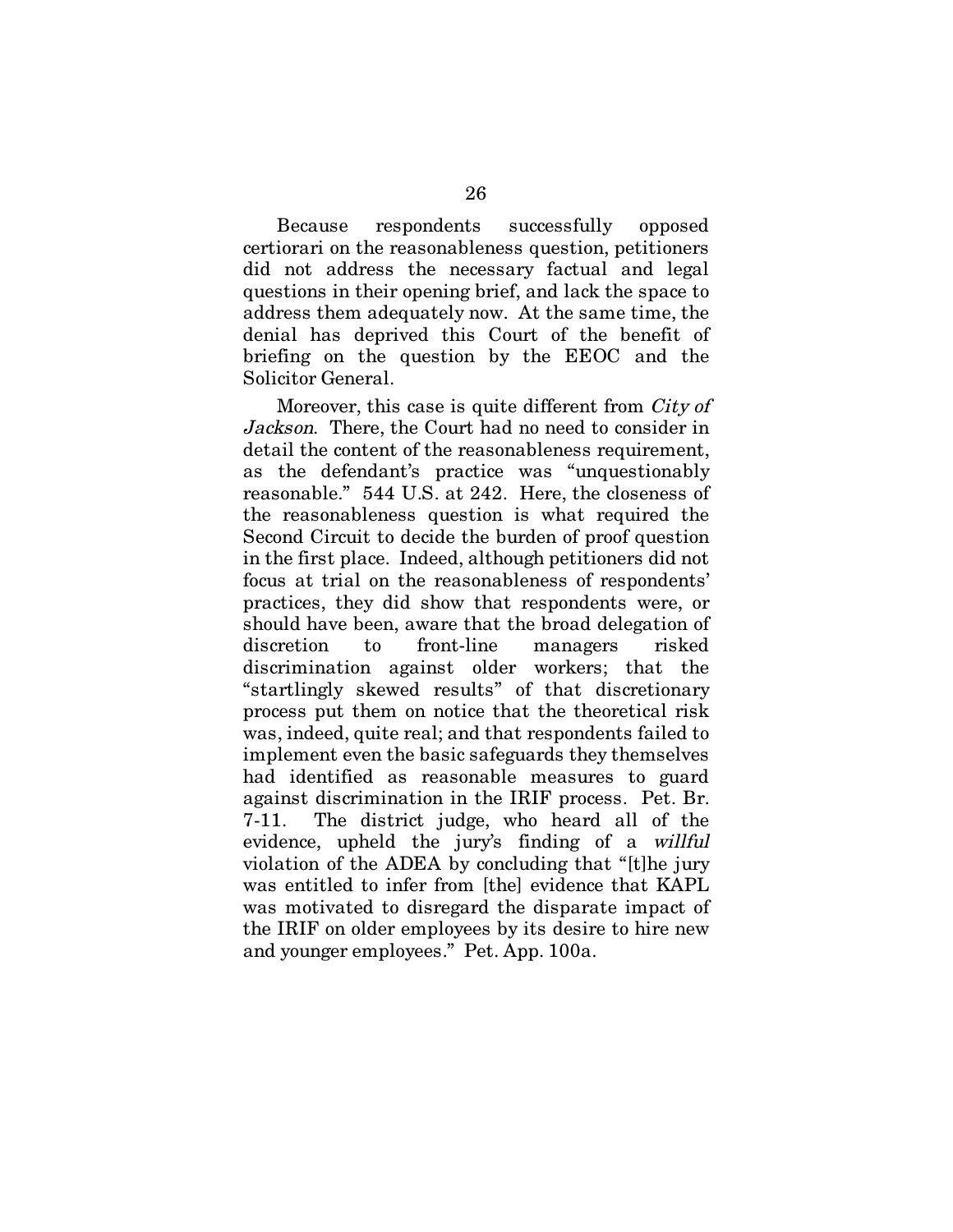## D. The Court Should Not Entertain Respondents' Other Fact-Bound And Meritless Objections To The Decision Below.

Even less worthy of review is respondents' meritless and fact-bound challenge to the Second Circuit's Wards Cove analysis.

There is no basis for this Court to review the court of appeals' determination that petitioners adequately put before the jury the theory that "KAPL's 'unaudited and heavy reliance on subject assessments of 'criticality' and 'flexibility' in implementing the IRIF" caused an unlawful disparate on older workers. Pet. App. 7a. The court of appeals explained the basis for that conclusion in detail in its first opinion. Id. at 57a-59a. Notably, respondents did not ask the trial court to instruct the jury that in deciding whether petitioners had identified a specific employment practice, they were limited to the practices identified by counsel in his summation and were required to disregard the expert testimony breaking down the elements of the IRIF process and identifying the disparate impact of the subjective elements of criticality and flexibility.

For the same reason, the court of appeals did not err – and any asserted error would be unworthy of this Court's attention – in finding sufficient evidence of an equally effective alternative practice different than the ones petitioners identified below. The jury instructions were broad enough to permit the jury to find for petitioners on the ground the Second Circuit identified and the respondents do not argue here that the evidence was insufficient to support it. Moreover, even if this Court concluded that the court of appeals should have limited itself to the alternatives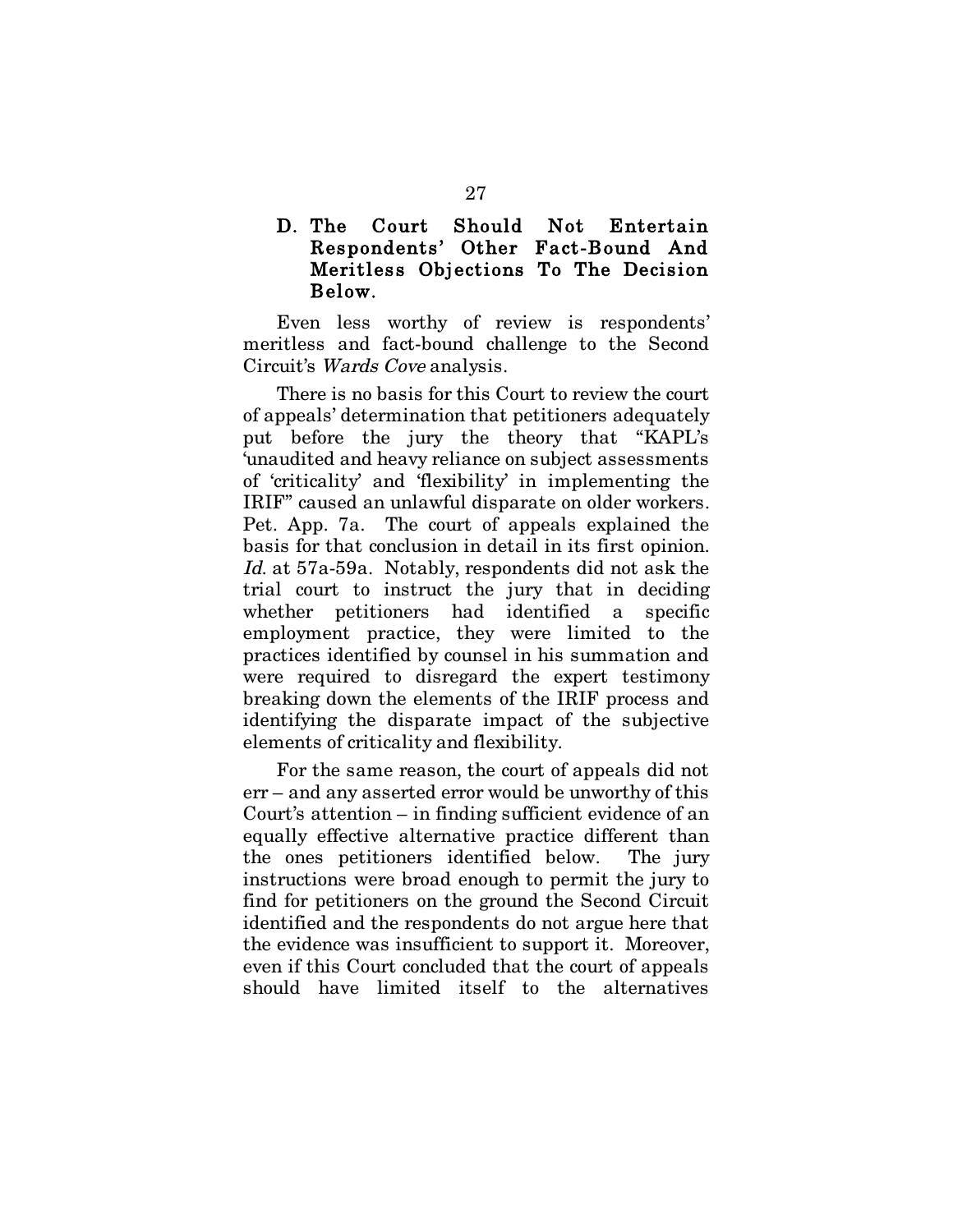petitioners identified, that would simply put before this Court the question whether those alternatives were legally sufficient. While respondents have baldly asserted that they are not, they have provided no arguments or authorities to support that position. See Br. 55.

Accordingly, if the Court finds that respondents have not waived the RFOA defense, it should remand the case for further proceedings.13

 $13$  If there is a remand, it may be appropriate to return the case to the district court to decide the reasonableness question in the first instance, and to decide, if necessary, whether a new trial would be more appropriate than judgment as a matter of law. See Fed. R. Civ. P. 50(b); Weisgram v. Marley Co., 528 U.S. 440, 443-44 (2000).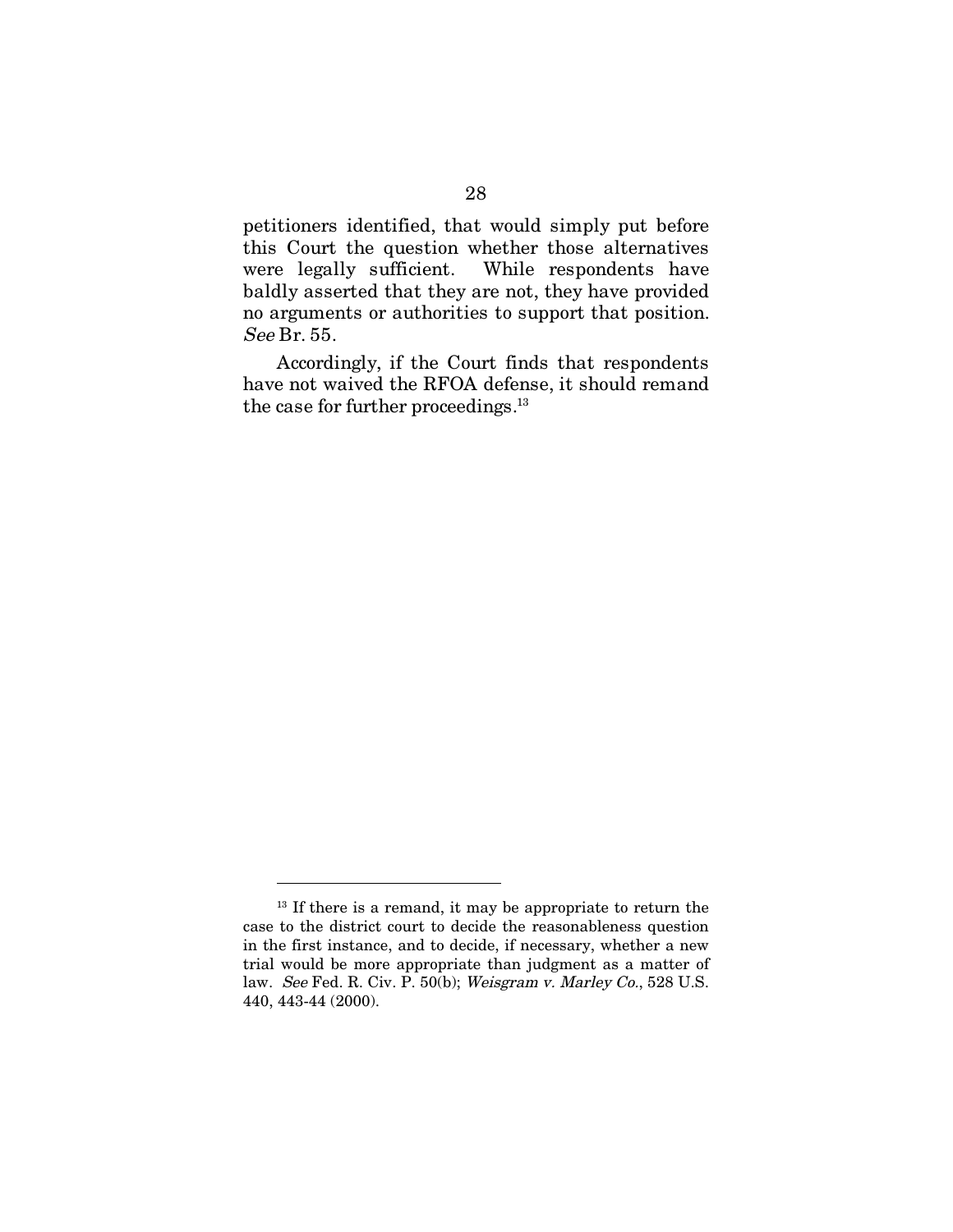## **CONCLUSION**

For the foregoing reasons the judgment of the court of appeals should be reversed or, in the alternative, vacated and remanded for further proceedings.

Respectfully submitted,

John B. DuCharme Joseph C. Berger BERGER, DUCHARME, HARP & CLARK, L.L.P. 10 Maxwell Drive, Ste. 205 Clifton Park, NY 12065

Kevin K. Russell Counsel of Record Amy Howe HOWE & RUSSELL, P.C. 7272 Wisconsin Ave. Bethesda, MD 20814 (301) 941-1913

Pamela S. Karlan STANFORD LAW SCHOOL SUPREME COURT LITIGATION CLINIC 559 Nathan Abbott Way Stanford, CA 94305

April 14, 2008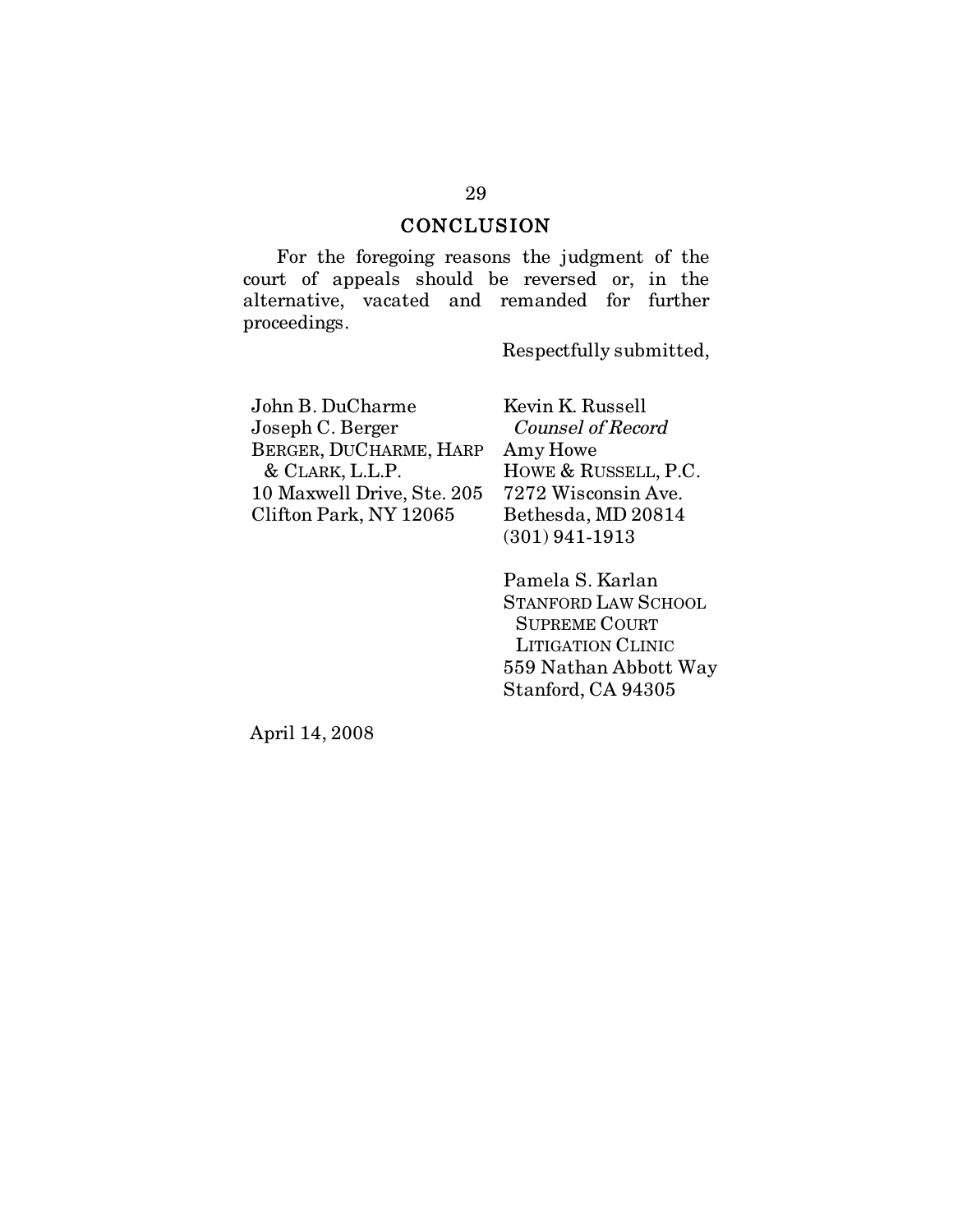#### APPENDIX

#### EEOC Notice Of Proposed Rulemaking

#### EQUAL EMPLOYMENT OPPORTUNITY COMMISSION

29 CFR Part 1625 RIN 3046-AA76

#### Disparate Impact Under the Age Discrimination in Employment Act

AGENCY: Equal Employment Opportunity Commission.

ACTION: Notice of proposed rulemaking.

SUMMARY: The Equal Employment Opportunity Commission ("EEOC" or "Commission") is issuing this notice of proposed rulemaking ("NPRM") to address issues related to the United States Supreme Court's decision in Smith v. City of Jackson. The Court ruled that disparate impact claims are cognizable under the Age Discrimination in Employment Act ("ADEA") but that liability is precluded when the impact is attributable to a reasonable factor other than age. Current EEOC regulations interpret the ADEA as prohibiting an employment practice that has a disparate impact on individuals within the protected age group unless it is justified as a business necessity.

DATES: Comments must be received on or before May 30, 2008. The Commission will consider any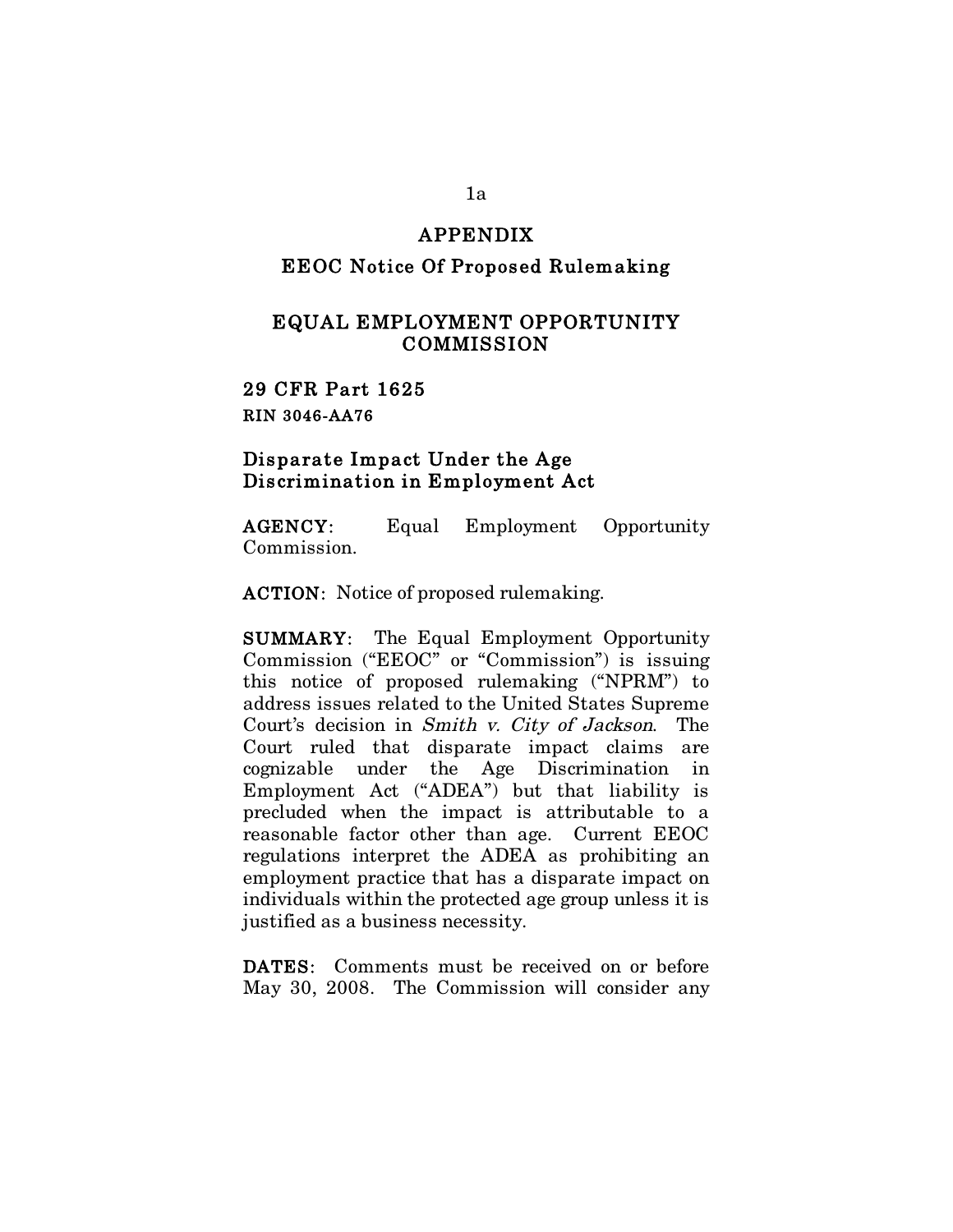comments received on or before the closing date and thereafter adopt final regulations. Comments received after the closing date will be considered to the extent practicable.

#### \* \* \*

SUPPLEMENTARY INFORMATION: In Smith v. City of Jackson, 544 U.S. 228 (2005), the United States Supreme Court held that the ADEA authorizes recovery for disparate impact claims of discrimination. This holding validated the Commission's longstanding rule that disparate impact analysis applies in ADEA cases. The Court also held that the "reasonable factors other than age" ("RFOA") test, rather than the business-necessity test, is the appropriate standard for determining the lawfulness of a practice that disproportionately affects older individuals. This ruling differs from the EEOC's position that an employment practice that had a disparate impact on individuals within the protected age group could not be a reasonable factor other than age unless it was justified as a business necessity. The Commission proposes to amend its regulation to reflect the Supreme Court's decision.

#### Smith v. City of Jackson

The *Smith* plaintiffs, senior police and public safety officers, alleged that the defendant City's pay plan had a disparate impact on older workers because it gave proportionately larger pay increases to newer officers than to more senior officers. Older officers, who tended to hold senior positions, on average received raises that represented a smaller percentage of their salaries than did the raises given to younger officers. The City explained that, after a survey of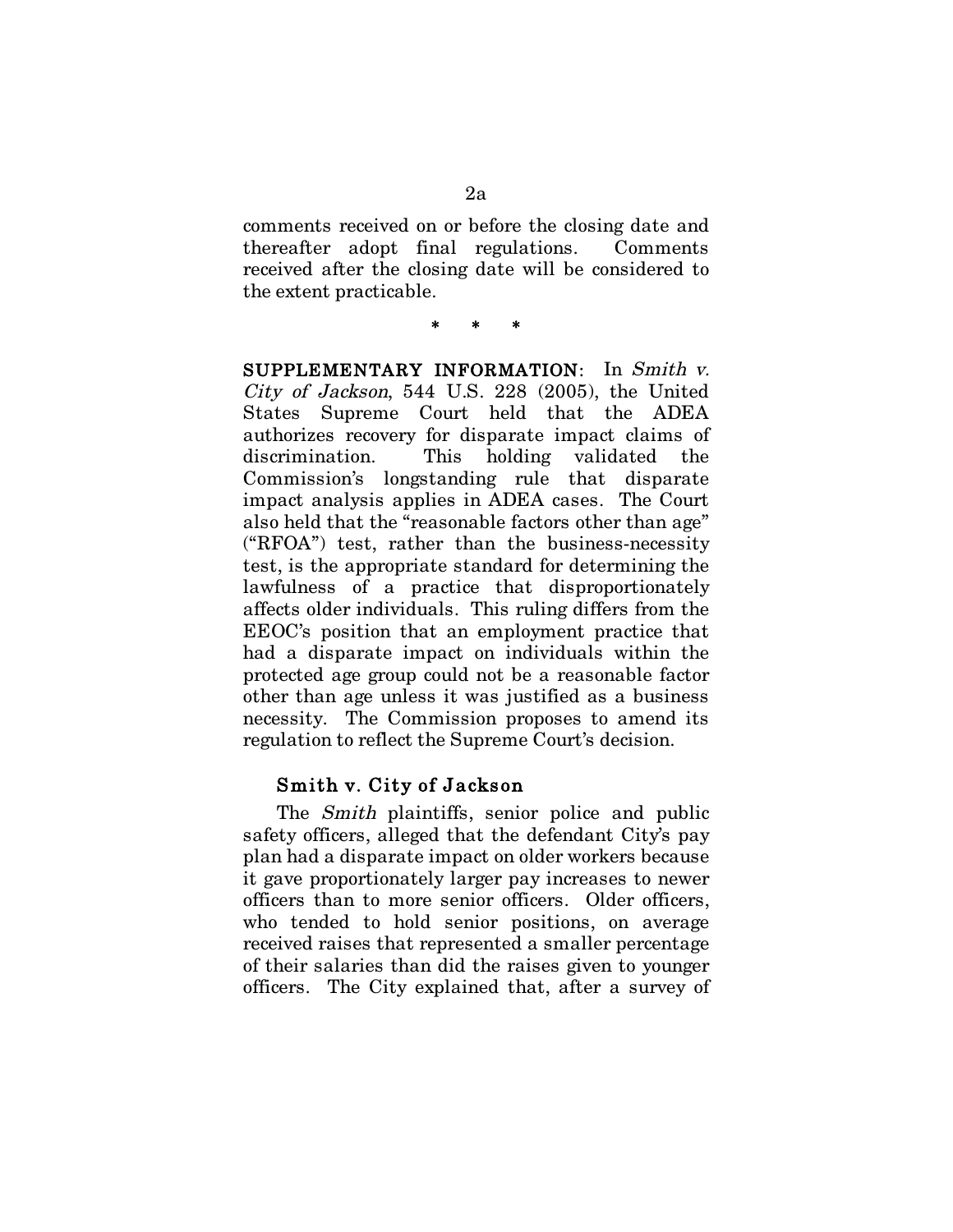salaries in comparable communities, it raised the junior officers' salaries to make them competitive with those for comparable positions in the region. 544 U.S. at 241-42.

The Fifth Circuit Court of Appeals dismissed the plaintiffs' disparate impact claim on the ground that such claims "are categorically unavailable under the ADEA." Id. at 231. The Supreme Court disagreed and ruled that plaintiffs may challenge facially neutral employment practices under the ADEA. Id. at 233-40. The Court also ruled, however, that the "scope of disparate-impact liability under the ADEA is narrower than under Title VII" of the Civil Rights Act of 1964, 42 U.S.C. 2000e et seq. 14 544 U.S. at 240.

In holding that disparate impact claims are cognizable under the ADEA, the Supreme Court relied in large part on the parallel prohibitory language and the common purposes of the ADEA and Title VII. Id. at 233-40. Accord McKennon v. Nashville Banner Pub. Co., 513 U.S. 352, 358 (1995) (statutes share "common substantive features" and "common purpose: 'the elimination of discrimination in the workplace") (quoting Oscar Meyer & Co. v. Evans, 441 U.S. 750, 756 (1979)). The Court noted that, in passing the ADEA, Congress was concerned that application of facially neutral employment

 $\overline{a}$ 

<sup>&</sup>lt;sup>14</sup> Title VII prohibits employment discrimination based on race, color, religion, sex, and national origin. In Griggs v. Duke Power Co., 401 U.S. 424 (1971), the Supreme Court first recognized the disparate impact theory of discrimination under Title VII. The Court held that Title VII prohibits not only intentional discrimination but also employment practices that, because they have a disparate impact on a group protected by Title VII, are "fair in form but discriminatory in operation." Id. at 431.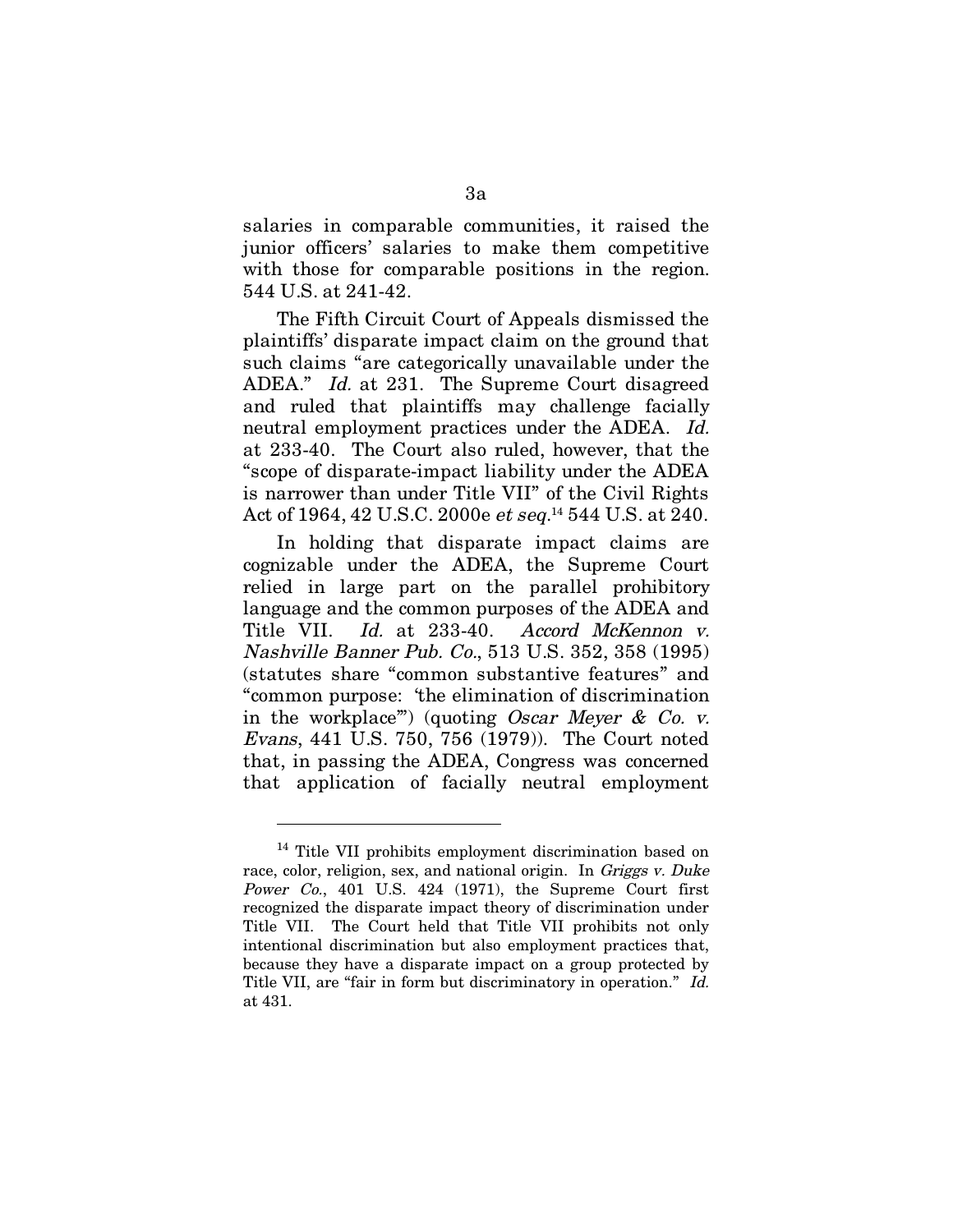standards, such as a high school diploma requirement, may "unfairly" limit the employment opportunities of older individuals. 544 U.S. at 235 n.5 (quoting Report of the Sec'y of Labor, The Older American Worker: Age Discrimination in Employment 3 (1965), reprinted in U.S. EEOC, Leg. History of the ADEA 21 (1981)) ("Wirtz Report"). The Court observed that there is a "remarkable similarity between the congressional goals" of Title VII and "those present in the Wirtz Report." 544 U.S. at 235 n.5.

At the same time, however, the Court identified two key textual differences that affect the relative scope of disparate impact liability under the two statutes. First, the ADEA contains the RFOA provision, which has no parallel in Title VII and precludes liability for actions "otherwise prohibited" by the statute "where the differentiation is based on reasonable factors other than age."<sup>15</sup> Id. at 240. Second, in reaction to the decision in Wards Cove Packing Co. v. Atonio,<sup>16</sup> which "narrowly construed the employer's exposure to liability on a disparate-impact

16 490 U.S. 642 (1989).

 $\overline{a}$ 

<sup>&</sup>lt;sup>15</sup> The Court found that the presence of the RFOA provision supported its conclusion that disparate impact claims are cognizable under the ADEA. 544 U.S. at 238-40. The RFOA provision "plays its principal role" in disparate impact cases, where it "preclud[es] liability if the adverse impact was attributable to a nonage factor that was 'reasonable.'" Id. at 239. Comparing the RFOA provision with the Equal Pay Act provision that precludes recovery when a pay differential is based on "any other factor other than sex," 29 U.S.C.  $206(d)(1)$ , the Court found it "instructive" that "Congress provided that employers could use only reasonable factors in defending a suit under the ADEA." 544 U.S at 239 n.11 (emphasis in the original).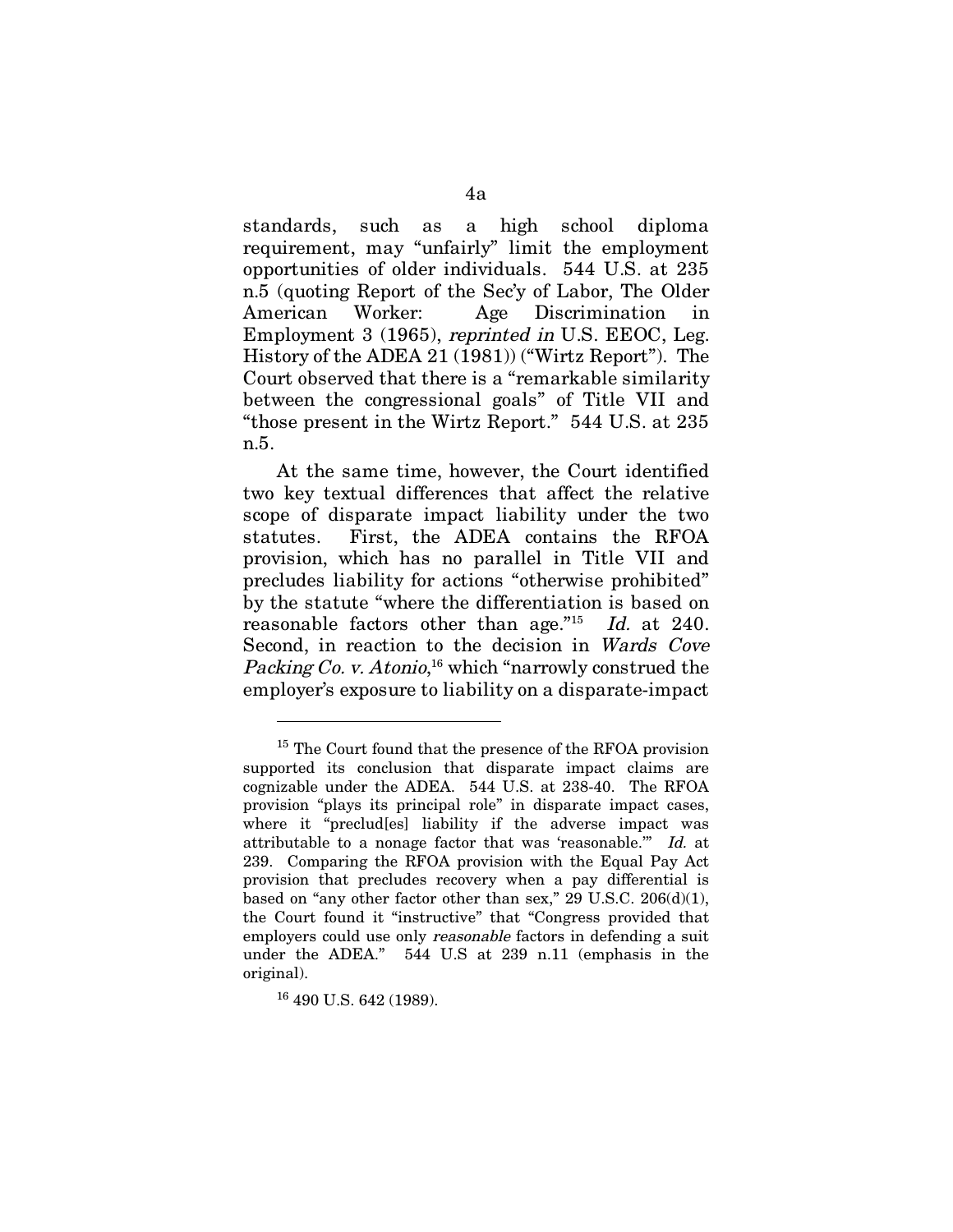theory," Congress amended Title VII but not the ADEA. 544 U.S. at 240 (citing the Civil Rights Act of 1991, sec. 2, 105 Stat. 1071). Accordingly, "Wards Cove's pre-1991 interpretation of Title VII's identical language remains applicable to the ADEA." 544 U.S. at 240.17

Applying its analysis, the Court rejected the Smith plaintiffs' disparate impact claims on the merits. The Court ruled that the plaintiffs failed to satisfy Wards Cove's requirement that they identify a "specific test, requirement, or practice within the pay plan that has an adverse impact on older workers." Id. at 241.

In addition, focusing on the plan's purpose, design, and implementation, the Court found that the City's pay plan was based on reasonable factors other than age. The Court noted that the City grouped officers by seniority in five ranks and set wage ranges based on salaries in comparable communities. Most of the officers were in the three lowest ranks, where age did not affect officers' pay. In the two highest ranks, where all of the officers were over 40, raises

<sup>&</sup>lt;sup>17</sup> The "identical" language is in section  $703(a)(2)$  of Title VII (42 U.S.C. 2000e-2(a)(2)) and section 4(a)(2) of the ADEA (29 U.S.C. 623(a)(2)), which make it unlawful for employers "to limit, segregate, or classify" individuals in a manner that would

deprive or tend to deprive any individual of employment opportunities or otherwise adversely affect his status as an employee, because of such individual's [protected status].

The language of the two statutes significantly differs, however, with regard to the applicable defense. Unlike the ADEA, which provides a defense when the practice is based on a reasonable factor other than age  $(29 \text{ U.S.C. } 623(f)(1))$ , Title VII provides a defense only when the practice is job related and consistent with business necessity  $(42 \text{ U.S.C. } 2000 \text{e-}2(\text{k})(1)(\text{A})).$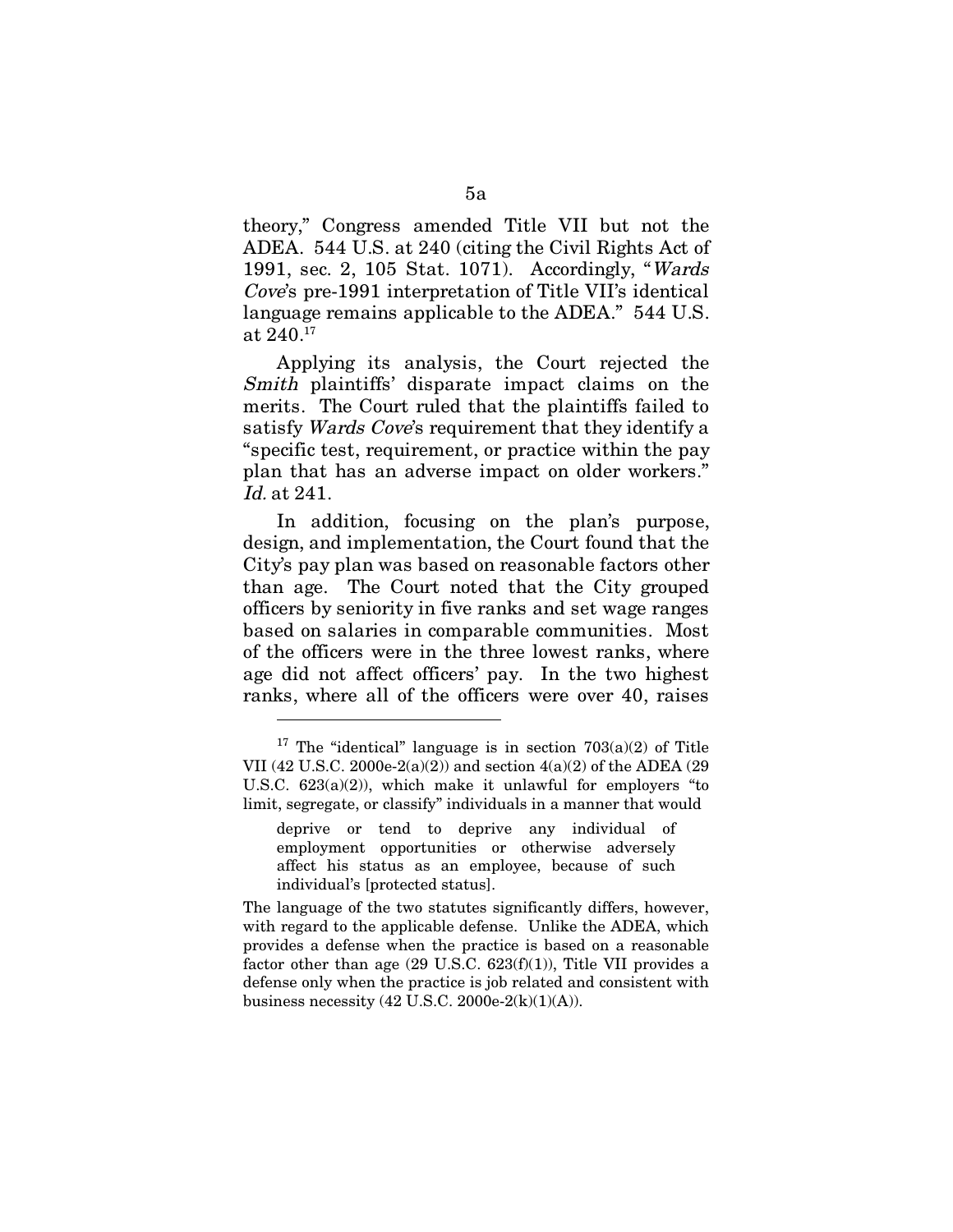were higher in terms of dollar amounts; they were lower only in terms of percentage of salary. The Court concluded that the plan, as designed and administered, "was a decision based on a 'reasonable factor other than age' that responded to the City's legitimate goal of retaining police officers." Id. at 242.

Finally, the Court noted that, although "there may have been other reasonable ways for the City to achieve its goals, the one selected was not unreasonable." Unlike Title VII's business necessity defense, which requires the employer to use the least discriminatory alternative, "the reasonableness inquiry includes no such requirement." Id. at 243.

## Revisions to Agency Regulations

The Commission proposes to revise current paragraph 1625.7(d) to state that an employment practice that has an adverse impact on individuals within the protected age group on the basis of older age is discriminatory unless the practice is justified by a "reasonable factor other than age" (RFOA). This revision reflects the Supreme Court's conclusion that disparate impact claims are cognizable under the ADEA and that the RFOA test, rather than the business-necessity test, is the appropriate standard for determining the lawfulness of a practice that disproportionately affects older individuals.

The proposed revision also states that the individual challenging the allegedly unlawful employment practice bears the burden of isolating and identifying the specific employment practice responsible for the adverse impact. As the Supreme Court stressed in Smith, "it is not enough to simply allege that there is a disparate impact on workers, or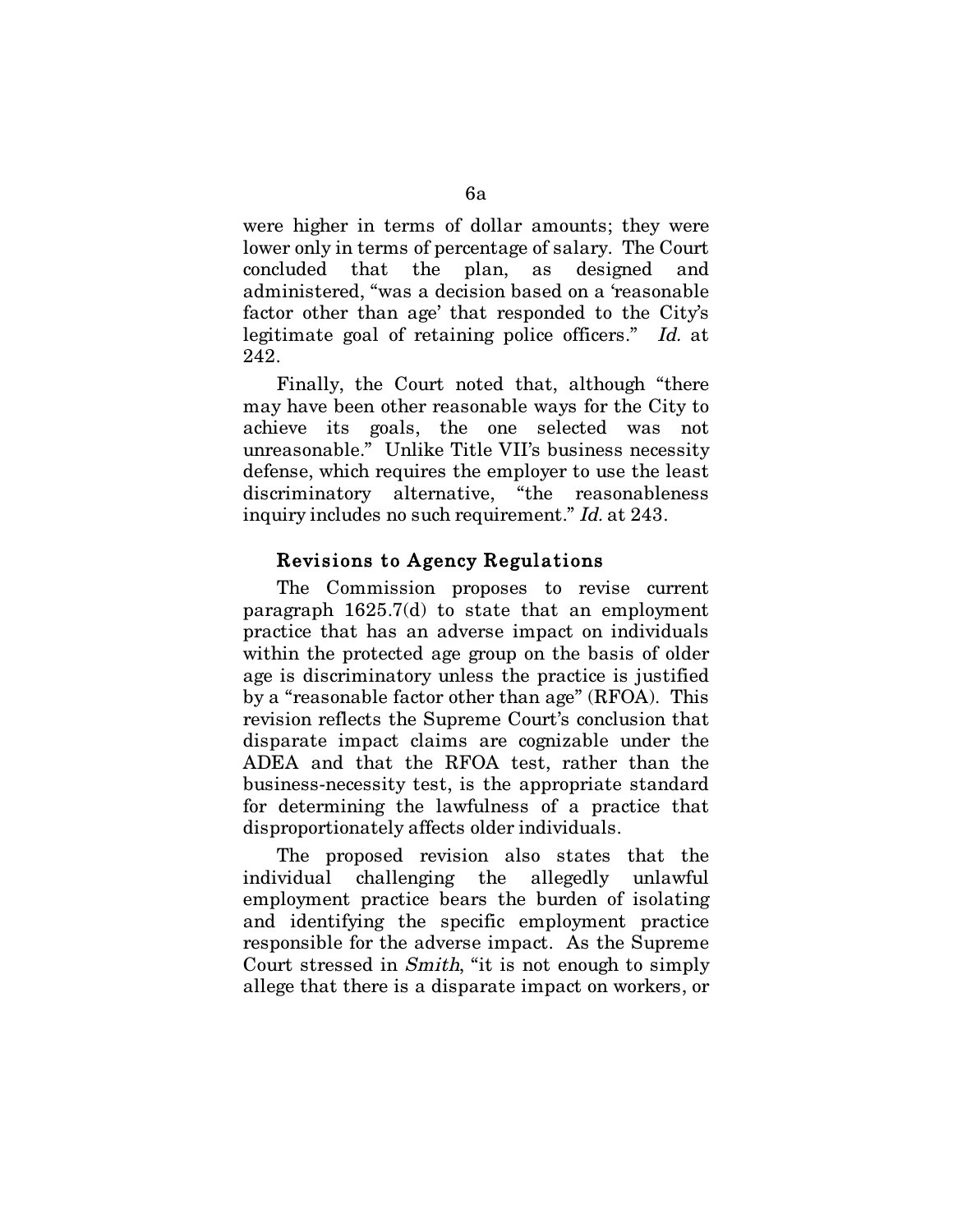point to a generalized policy that leads to such an impact. Rather, the employee is 'responsible for isolating and identifying the specific employment practices that are allegedly responsible for any observed statistical disparities.'"18

The Commission proposes to revise current paragraph 1625.7(e) to state that, when the RFOA exception is raised, the employer has the burden of showing that a reasonable factor other than age exists factually. This section reiterates the Commission's longstanding position that the RFOA provision creates an affirmative defense that the employer must establish.19

<sup>18</sup> Smith v. City of Jackson, 544 U.S. 228, 241 (2005) (quoting Wards Cove, 490 U.S. at 656) (emphasis in Smith).

<sup>19</sup> Until recently, most courts treated RFOA as an affirmative defense. See, e.g., Enlow v. Salem-Keizer Yellow Cab Co., Inc. 389 F.3d 802, 807-08 (9th Cir. 2004) (in the context of a disparate treatment claim, characterizing the RFOA as an affirmative defense and holding that it was unavailable where the challenged practice is based on age), cert. denied, 544 U.S. 974 (2005); E.E.O.C. v. Johnson & Higgins, Inc., 91 F.3d 1529, 1541 (2d Cir. 1996) (same), cert. denied, 522 U.S. 808 (1997). However, the Second and Tenth Circuits have recently concluded that defendants bear only the burden of production, not the burden of persuasion, on the issue. Meacham v. Knolls Atomic Power Lab., 461 F.3d 134, 141-43 (2d Cir. 2006), cert. granted, 76 U.S.L.W. 3391 (U.S. Jan. 18, 2008) (No. 06-1505); Pippin v. Burlington Res. Oil & Gas Co., 440 F.3d 1186, 1200 (10th Cir. 2006). But see Meacham, 461 F3d at 147-53 (Pooler, J., dissenting) (RFOA is an affirmative defense). The court in EEOC v. Allstate Ins. Co., 458 F. Supp. 2d 980 (E.D. Mo. 2006), certification for interlocutory appeal on other grounds granted, 2007 WL 38675 (E.D. Mo. Jan. 4, 2007), did not analyze the issue but followed the lead of Pippin and Meacham to conclude that the defendant did not bear the burden of proof. For the reasons explained in the text and accompanying footnotes, the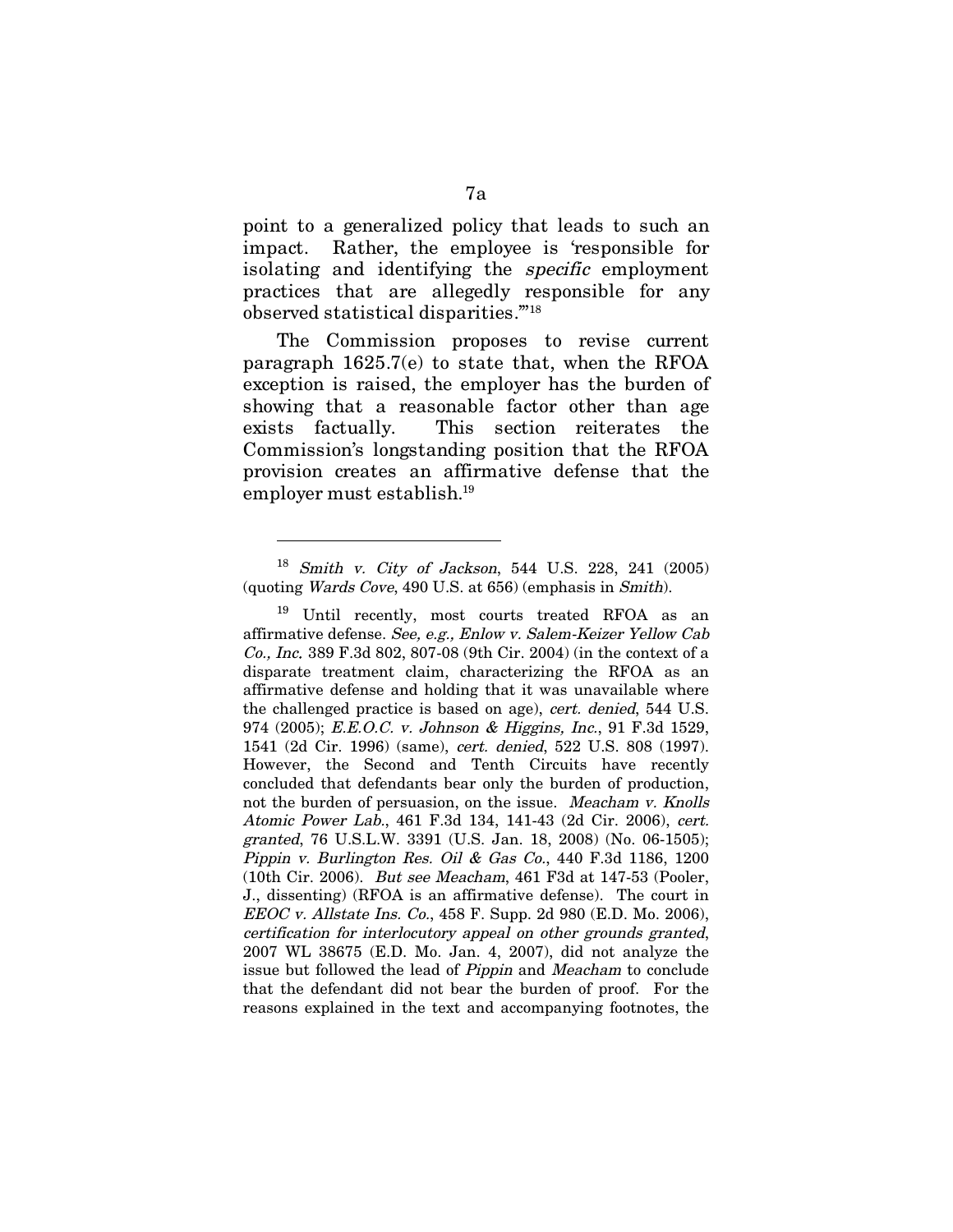Requiring the employer to bear the burden of proof is consistent with the language and structure of the ADEA. The RFOA provision is found in section  $4(f)(1)$  of the ADEA, which states that "[i]t shall not be unlawful for an employer . . . to take any action otherwise prohibited [by the ADEA] where age is a bona fide occupational qualification ["BFOQ"] reasonably necessary to the normal operation of the particular business, or where the differentiation is based on reasonable factors other than age." 29 U.S.C. 623(f)(1). Since the employer indisputably bears the burden of proving  $BFOQ<sub>i</sub><sup>20</sup>$  the most natural construction of section  $4(f)(1)$  as a whole is that the employer similarly bears the burden of proving RFOA. In addition, when Congress enacted the Older Workers Benefit Protection Act ("OWBPA") amendments to the ADEA in 1990, it specifically stated that the employer bears the burden of proof on the RFOA affirmative defense in section  $4(f)(1)$ . S. Rep. No. 101-263, at 30 (1990), as reprinted in 1990 U.S.C.C.A.N. 1509, 1535 (noting that Congress was incorporating into section  $4(f)(2)$  "the language of [section]  $4(f)(1)$  that is commonly understood to signify an affirmative defense"). This approach also is consistent with the allocation of burdens under the Equal Pay Act of 1963, 29 U.S.C. 206(d)(1), which precludes liability when the employer establishes that a pay differential is "based on any other factor other than sex," 29 U.S.C. 206(d)(1)(iv).<sup>21</sup> The Smith

 $21$  Corning Glass Works v. Brennan, 417 U.S. 188, 196-97 (1974) (shifting the burden of proof to the employer "is

Commission disagrees with Meacham and Pippin and concludes that the RFOA burden of proof rests with the employer.

 $20$  See Smith, 544 U.S. at 233 n.3 (2005) (referring to the BFOQ provision as "an affirmative defense to liability").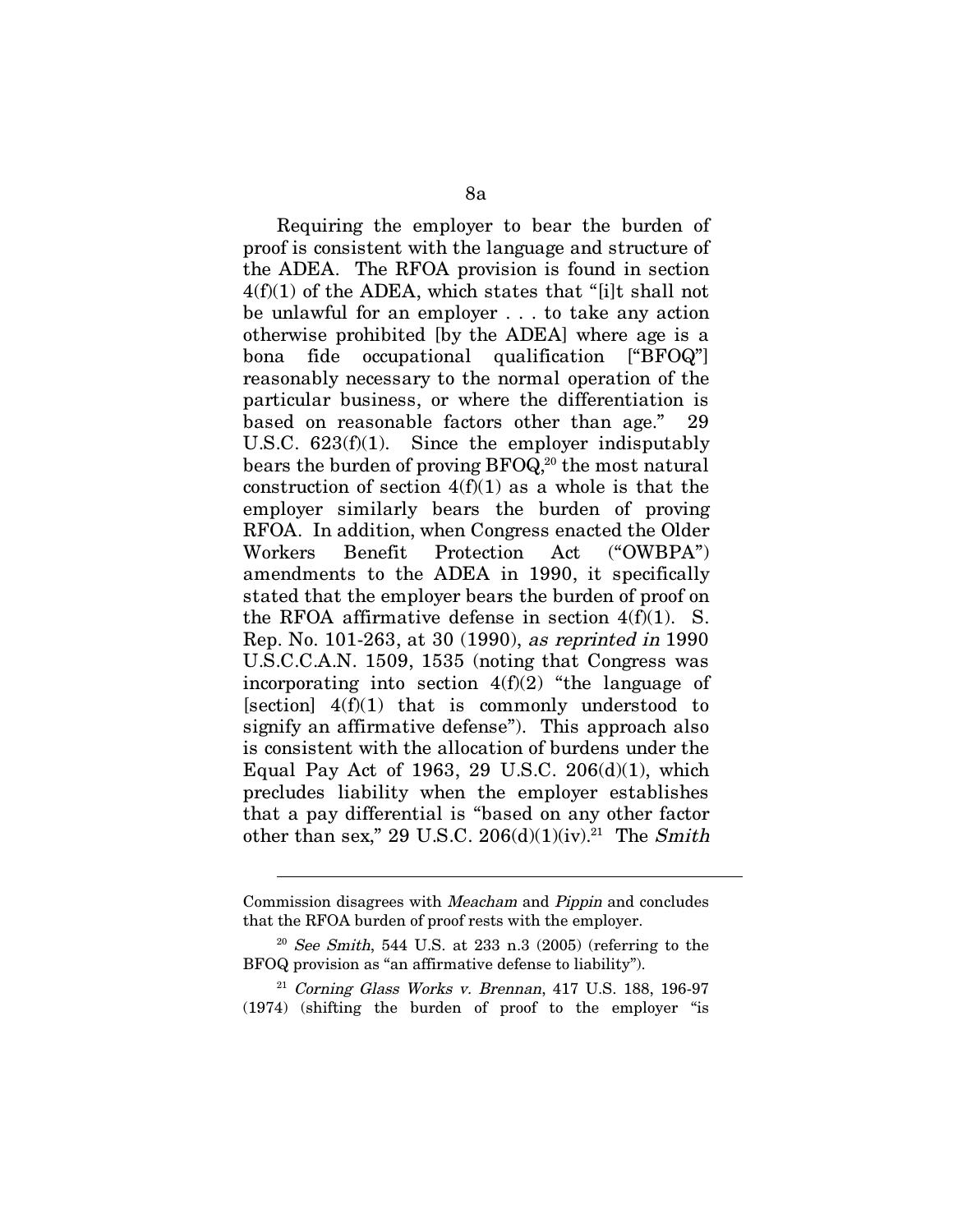Court did not need to discuss the burden of proof because the employer's actions were so eminently reasonable that it easily prevailed regardless of who bore the ultimate burden.

The Commission invites comments on these proposed changes from all interested parties. The Commission also invites comments on whether the regulations should address other matters concerning the application of the disparate impact theory of discrimination under the ADEA. In particular, the Commission would welcome comments on the following specific question:

1. Should the regulations provide more information on the meaning of "reasonable factors other than age"? If so, what should the regulations say? For example, should the regulations refer to tort law standards such as negligence and reasonable standard of care when addressing the meaning of "reasonable"? Should the regulations offer factors relevant to whether an employment practice is based on reasonable factors other than age? If so, what should those factors be?

\* \* \*

For the reasons set forth in the preamble, the Equal Employment Opportunity Commission proposes to amend 29 CFR chapter XIV part 1625 as follows:

consistent with the general rule that the application of an exemption under the Fair Labor Standards Act is a matter of affirmative defense on which the employer has the burden of proof").